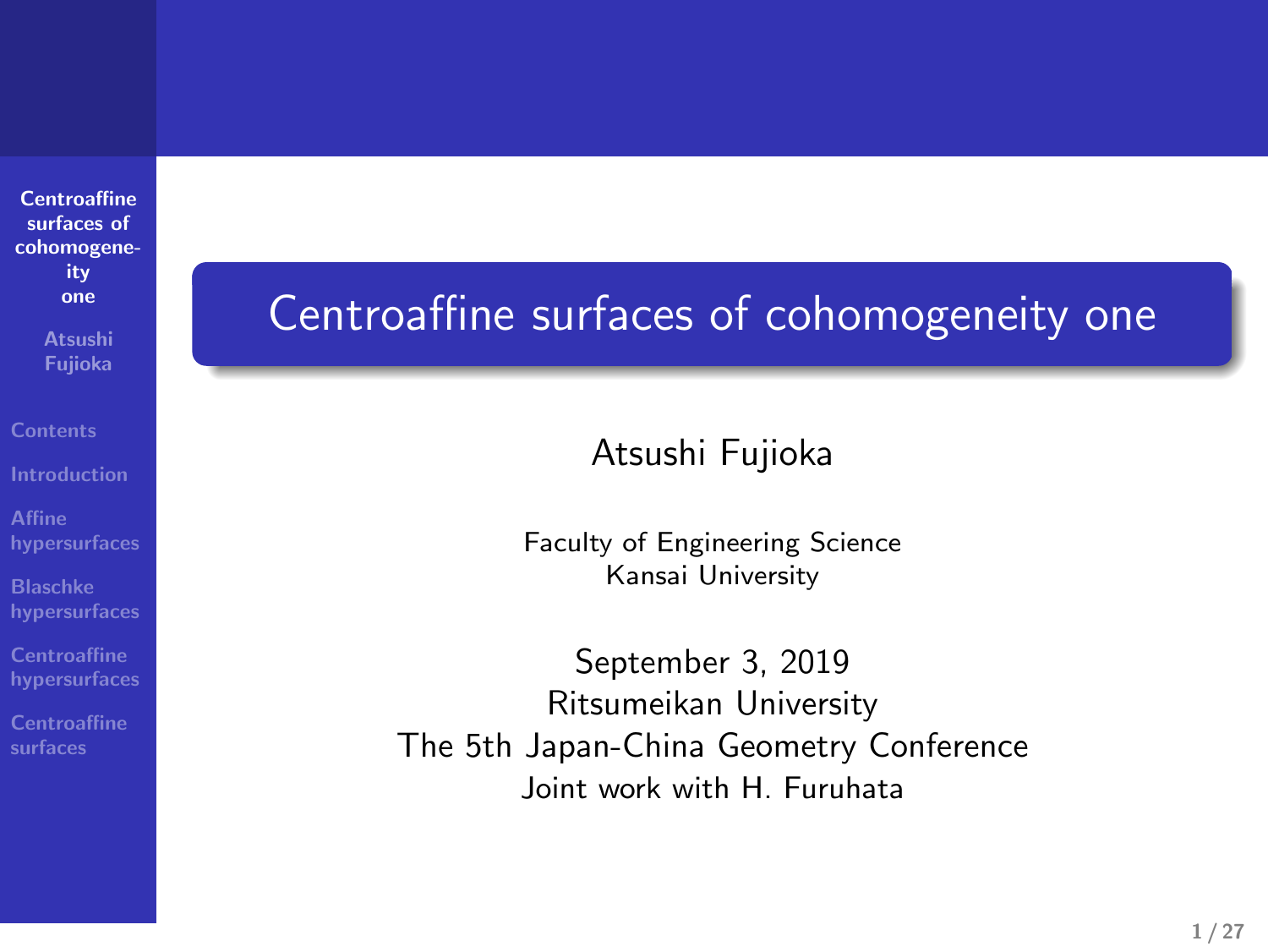# **Contents**



- **1** Introduction
- **2** Affine hypersurfaces

**3** Blaschke hypersurfaces



**5** Centroaffine surfaces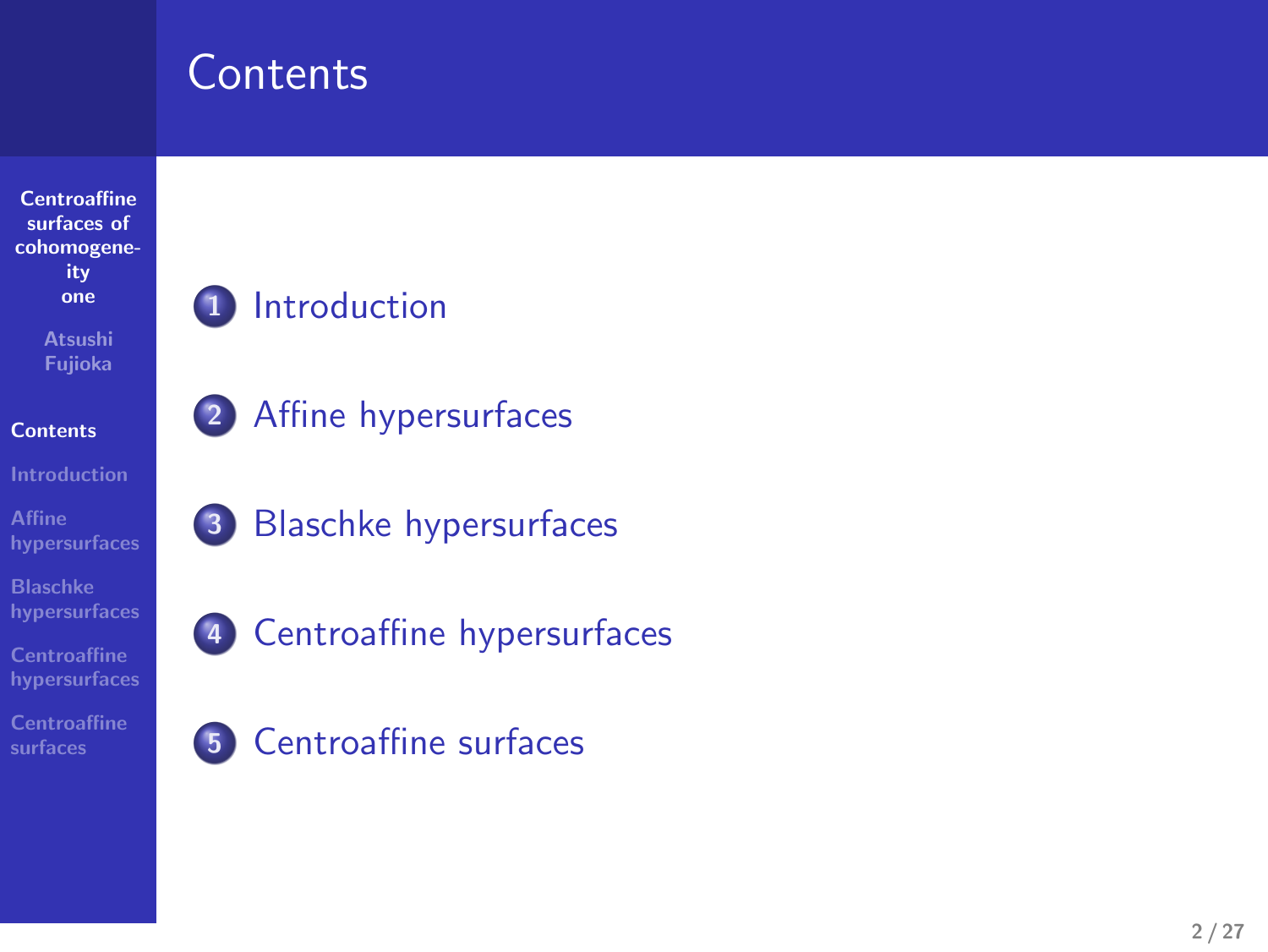### Backgrounds

# **Centroaffine surfaces of cohomogeneity one**

**Introduction Affine hypersurfaces**

**Contents**

**Blaschke hypersurfaces Centroaffine hypersurfaces Centroaffine surfaces**

# Problem

Consider an analogue of surfaces of revolution in affine differential geometry.

Hypersurfaces in the affine space: various choices of a transversal vector field *◦* Blaschke normal vector field ⇝ Blaschke hypersurfaces *◦* Restriction of the radial vector field ⇝ centroaffine hypersurfaces

Equiaffine rotation surfaces:

an analogue of surfaces of revolution for Blaschke surfaces Blaschke normal vector fields meet a fixed line or are parallel to a fixed plane.

Centroaffine surfaces: Consider surfaces of cohomogeneity one.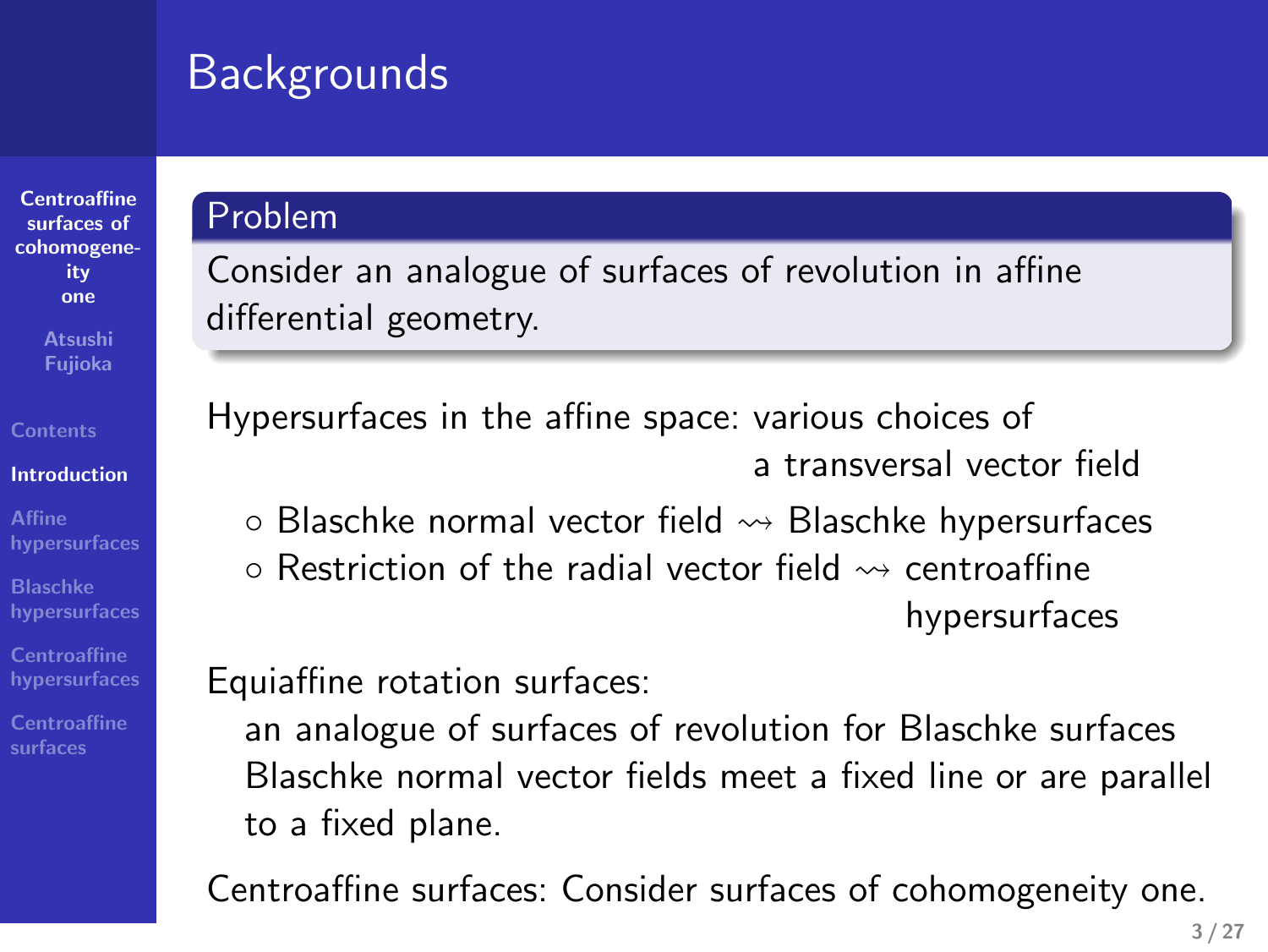### Centroaffine differential geometry and centroaffine surfaces of cohomogeneity one

Centroaffine differential geometry:

Study properties of submanifolds in the affine space which are invariant by centroaffine transformations.

Centroaffine transformation: affine transformation fixing the origin

Group of centroaffine transformations of  $\mathbf{R}^n \cong GL(n, \mathbf{R})$ 

A centroaffine surface of cohomogeneity one is expressed as

$$
f(x, y) = \gamma(x) e^{yA},
$$

 $\left\{ \right.$ 

where

**Centroaffine surfaces of cohomogeneity one Atsushi Fujioka**

**Contents Introduction Affine hypersurfaces Blaschke hypersurfaces Centroaffine hypersurfaces Centroaffine surfaces**

 $\gamma$ : a curve in  $\mathbf{R}^3$ ,  $A \in \mathfrak{gl}(3,\mathbf{R})$ .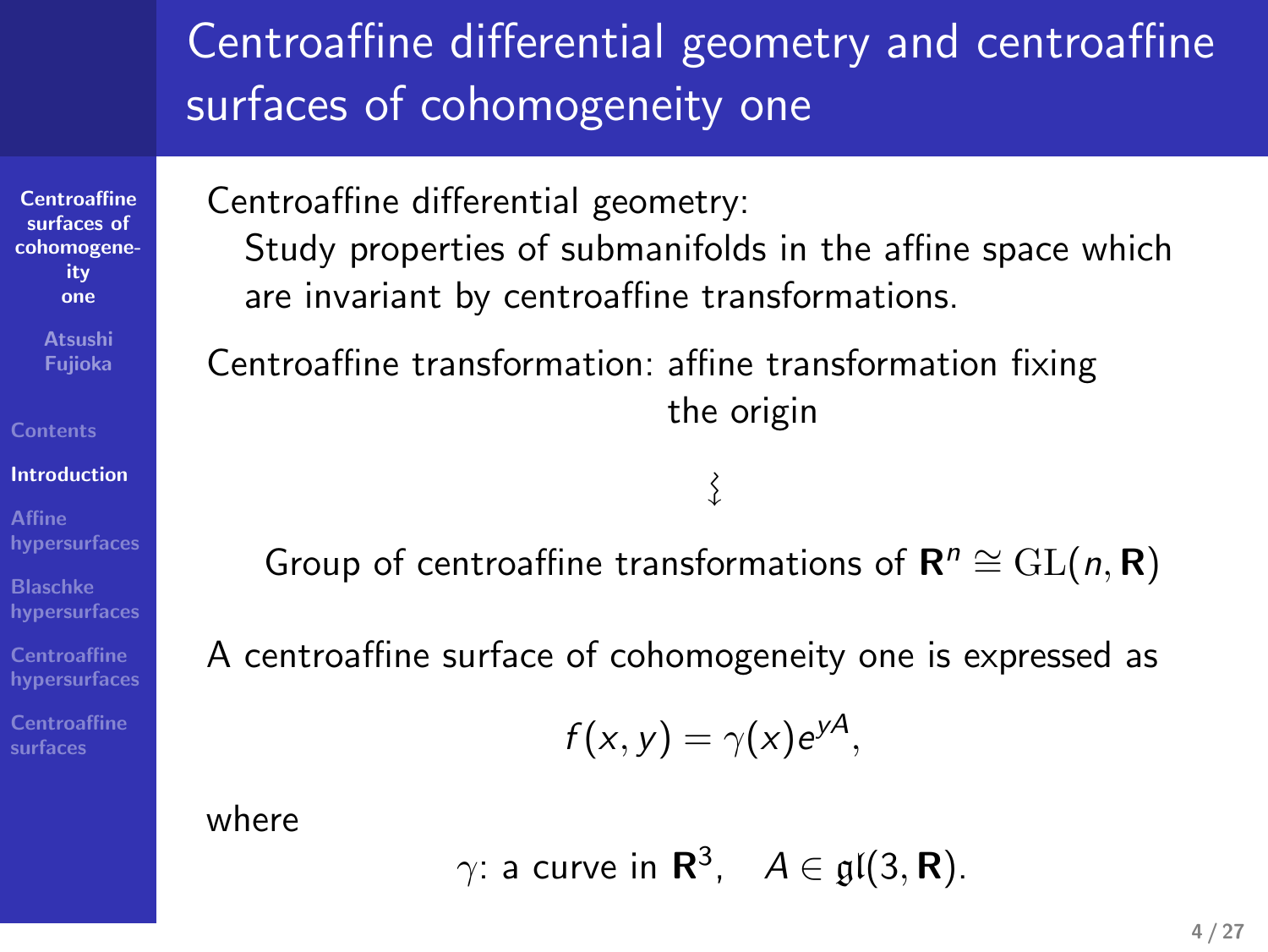### Example 1

Flat proper affine spheres centered at the origin

**Centroaffine surfaces of cohomogene-ity one Atsushi Fujioka**

**Contents Introduction Affine hypersurfaces Blaschke hypersurfaces Centroaffine hypersurfaces Centroaffine surfaces**

### Example 1 (cf. 1990 Magid-Ryan)

 $f = (X, Y, Z) : M^2 \rightarrow {\bf R}^3$ : a flat proper affine sphere centered at the origin =*⇒* Up to centroaffine congruence,  $XYZ = 1$  or  $(X^2 + Y^2)Z = 1$ . These are of cohomogeneity one. For example, in the former case,  $\gamma(x) = (e^x, 1, e^{-x}), \quad A =$  $\sqrt{ }$  $\mathcal{L}$ 0 0 0 0 1 0 0 0 *−*1  $\setminus$ *.*

The above surfaces are included in the next example.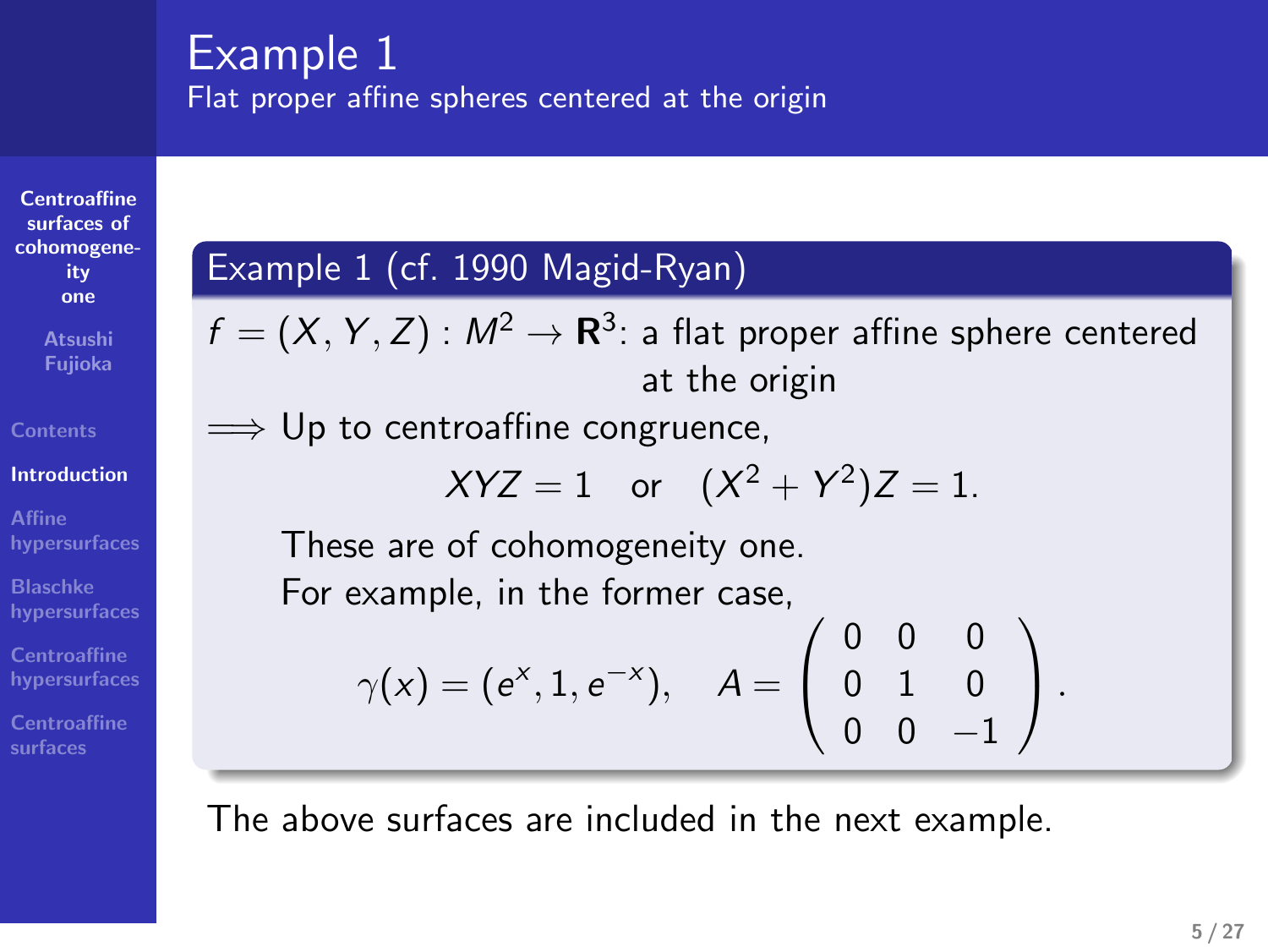### Example 2

Nondegenerate flat centroaffine surfaces with vanishing Tchebychev operator

 $f = (X, Y, Z) : M^2 \rightarrow {\bf R}^3$ : a nondegenerate flat centroaffine

=*⇒* Up to centroaffine congruence, *f* is one of the following:

(3)  $Z = -X(p \log X + q \log Y)$   $(p, q \in \mathbb{R}, q(p+q) \neq 0)$ ,

(5)  $f = (e^x, \psi_1(x)e^y, \psi_2(x)e^y)$ ,  $\psi_1$ ,  $\psi_2$  are linearly independent solutions to the differential equation  $\psi''-\psi'-\lambda\psi=0$  for

 $(1)$   $X^pY^qZ^r = 1$   $(p, q, r \in \mathbb{R}, pqr(p+q+r) \neq 0),$ 

 $(2) \{ exp(-p tan^{-1} \frac{X}{Y}) \} (X^2 + Y^2)^q Z^r = 1$  $(p, q, r \in \mathbb{R}, r(2q + r)(p^2 + q^2) \neq 0$ 

 $\frac{Y^2}{X}$ ,

surface, Tchebychev operator  $= 0$ 

### **Centroaffine surfaces of cohomogeneity one Fujioka**

**Contents Introduction**

**Affine hypersurfaces Blaschke hypersurfaces**

**Centroaffine surfaces**

an arbitrary function  $\lambda = \lambda(x)$ .

(4)  $Z = \pm X \log X + \frac{Y^2}{X}$ 

Example 2 (1995 Liu-Wang)

These are of cohomogeneity one.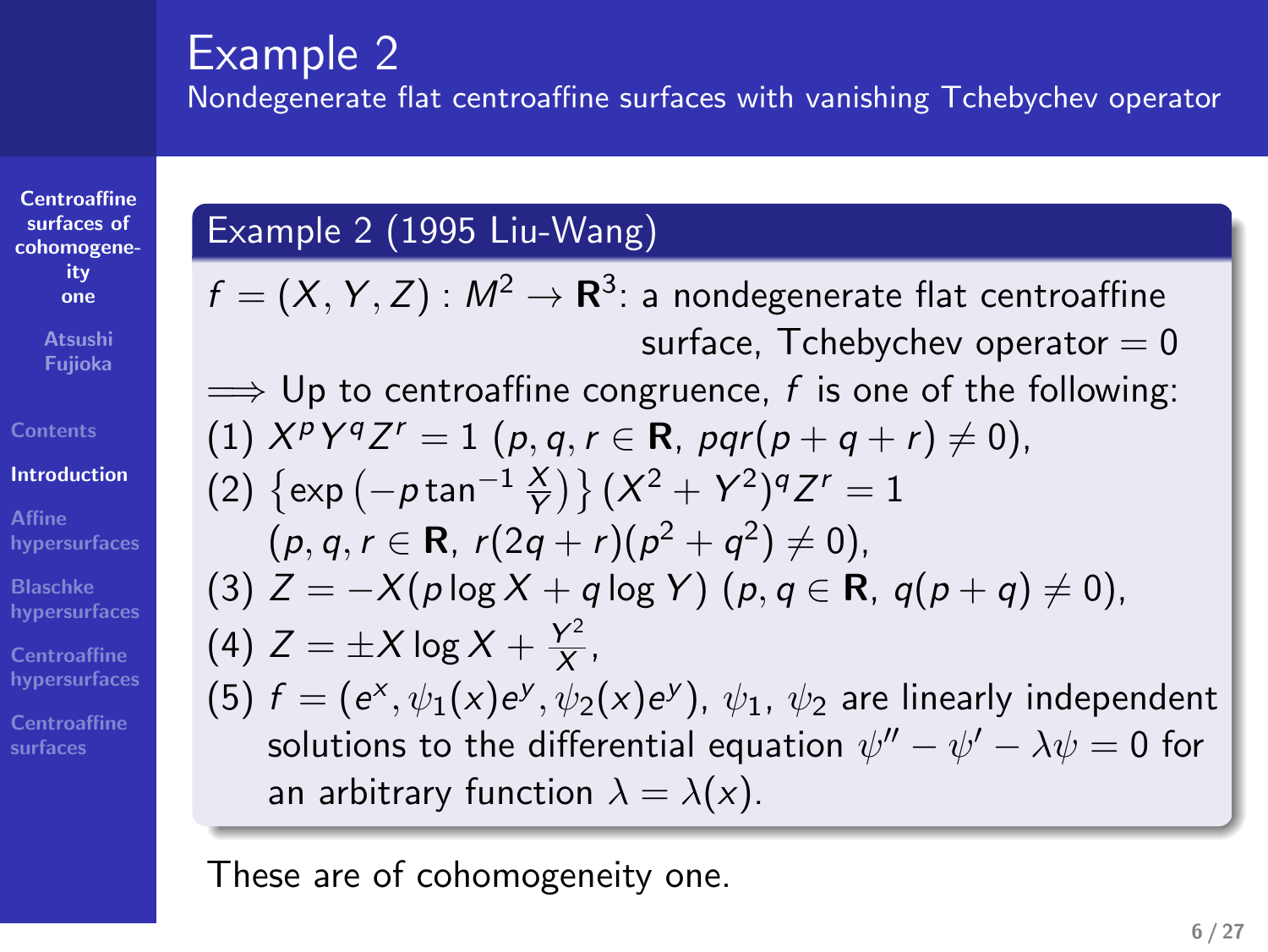# The Gauss-Weingarten formula

 $f : M^n \to \mathbf{R}^{n+1}$ : a hypersurface (immersion) *ξ*: a vector field along *f*

**Centroaffine surfaces of cohomogeneity one Atsushi Fujioka**

**Contents**

**Affine hypersurfaces Blaschke hypersurfaces Centroaffine hypersurfaces Centroaffine surfaces**

(*f , ξ*) or *f* : an affine hypersurface

$$
\begin{aligned}\n&\Downarrow \text{def.} \\
\forall x \in M, \ \xi(x) \pitchfork f_* T_x M\n\end{aligned}
$$

*ξ* is called a transversal vector field.

Let *f* be an affine hypersurface.

 $D$ : the standard flat connection on  $\mathbf{R}^{n+1}$ 

=*⇒* The Gauss-Weingarten formula:

$$
\begin{cases} D_X f_* Y = f_* \nabla_X Y + h(X, Y) \xi \\ D_X \xi = -f_* S X + \tau(X) \xi \end{cases} (X, Y \in \mathfrak{X}(M))
$$

*∇*: the induced connection, *h*: the affine fundamental form *S*: the affine shape operator, *τ* : the transversal connection form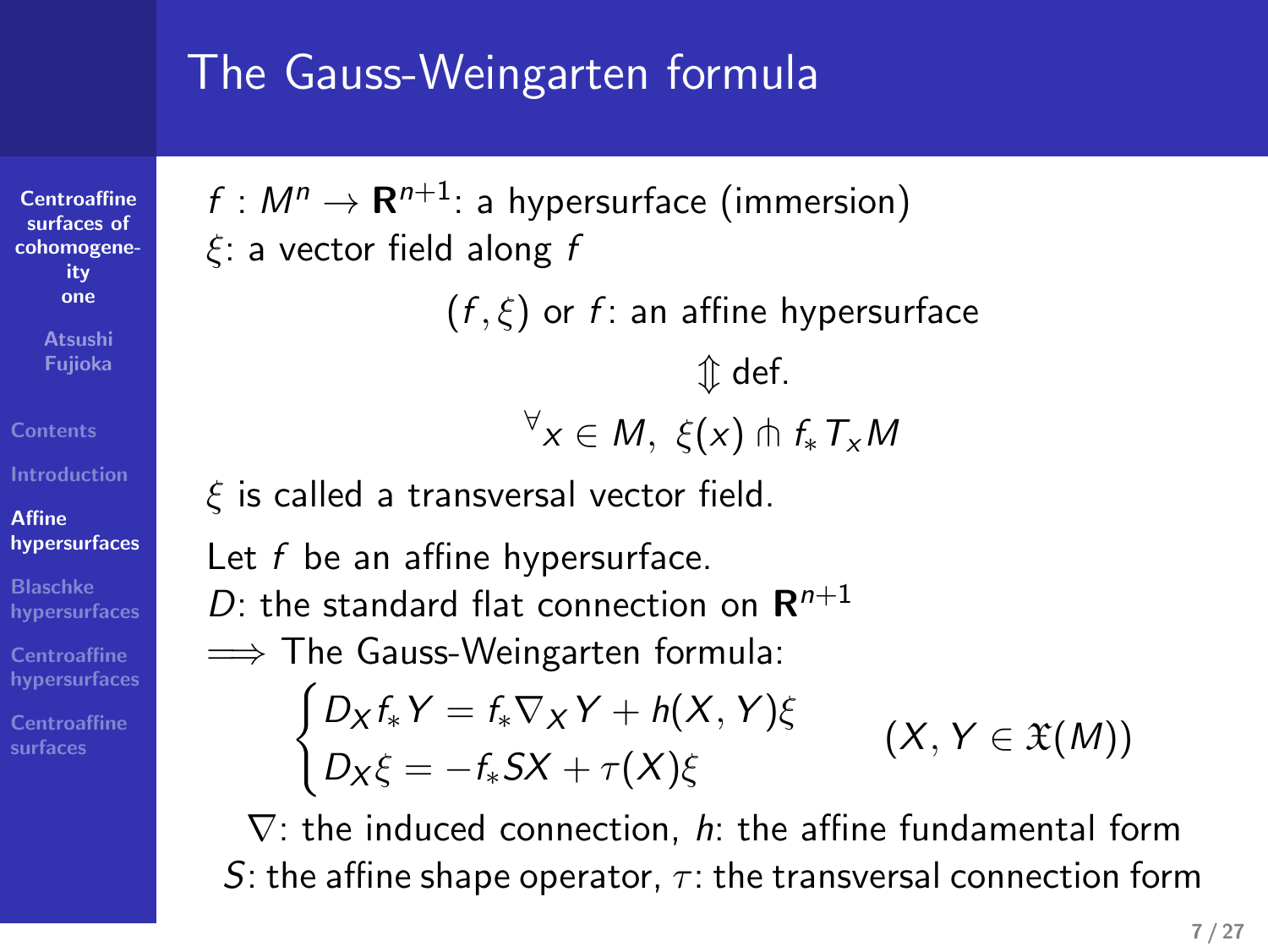# Integrability conditions

The fundamental equations or the Gauss-Codazzi-Ricci equations

**Centroaffine surfaces of cohomogene-ity one**

**Atsushi Fujioka Contents**

**Affine hypersurfaces Blaschke hypersurfaces Centroaffine hypersurfaces Centroaffine surfaces**

 $f : M^n \to \mathbf{R}^{n+1}$ : an affine hypersurface  $X, Y, Z \in \mathfrak{X}(M) \Longrightarrow$ The Gauss equation:

$$
R(X,Y)Z = h(Y,Z)SX - h(X,Z)SY
$$

(*R*: the curvature tensor for the induced connection *∇*)

The Codazzi equation for *h*:

$$
(\nabla_X h)(Y,Z)+\tau(X)h(Y,Z)=(\nabla_Y h)(X,Z)+\tau(Y)h(X,Z)
$$

The Codazzi equation for *S*:

$$
(\nabla_X S)(Y) - \tau(X)SY = (\nabla_Y S)(X) - \tau(Y)SX
$$

The Ricci equation:

$$
h(X, SY) - h(SX, Y) = d\tau(X, Y)
$$

These are the integrability conditions for the Gauss-Weingarten formula.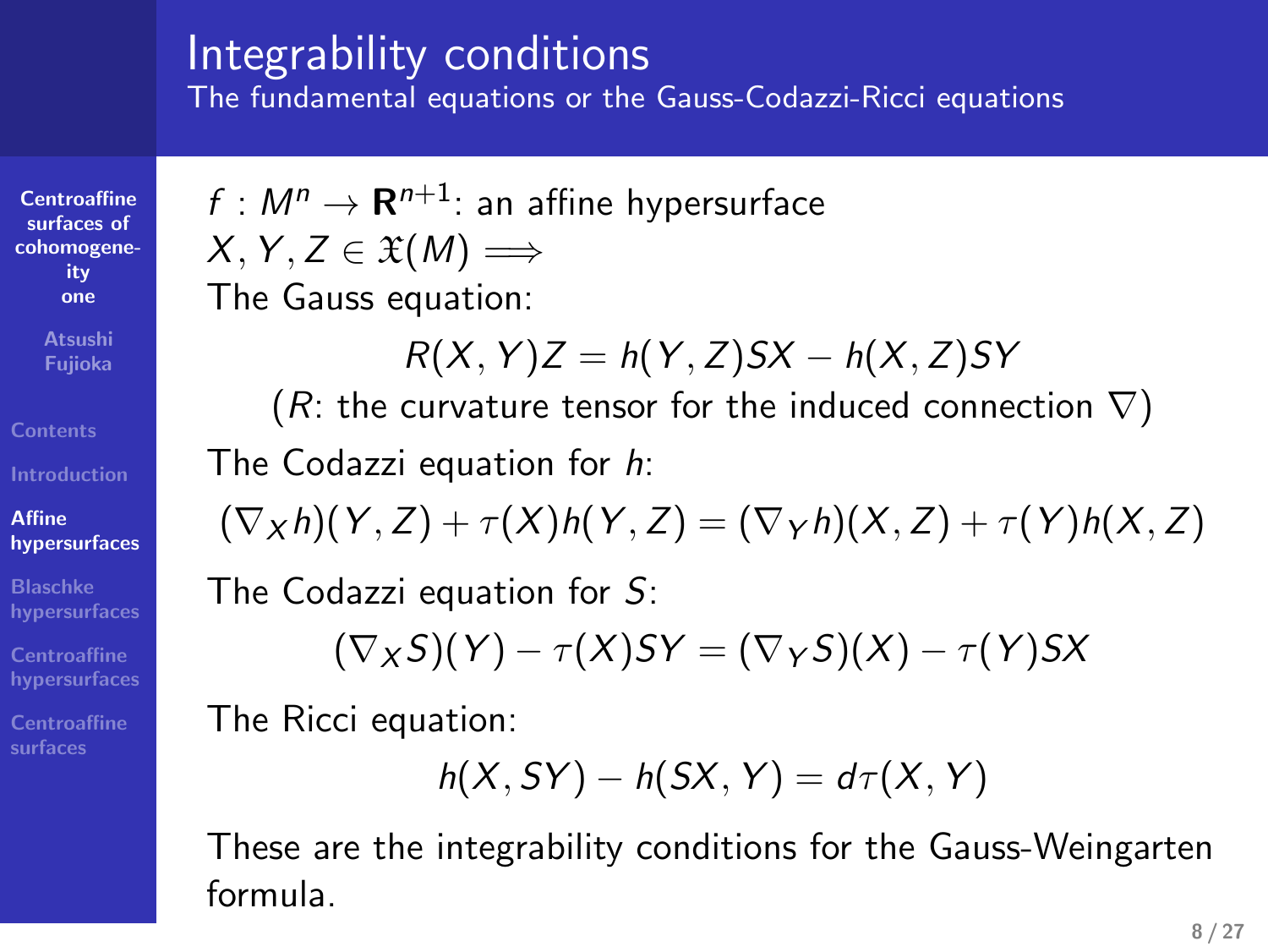### Equiaffine hypersurfaces Relative normalization

*ξ*: a transversal vector field

the standard flat connection *D*.

 $f : M^n \rightarrow \mathbf{R}^{n+1}$ : an affine hypersurface

**Centroaffine surfaces of cohomogene-ity one Atsushi Fujioka Contents Affine hypersurfaces Blaschke hypersurfaces Centroaffine hypersurfaces**

**Centroaffine surfaces**

 $\rightsquigarrow \theta$ : the volume element induced by  $(f, \xi)$  $\theta(X_1, \ldots, X_n) = \omega(f_*X_1, \ldots, f_*X_n, \xi) (X_1, \ldots, X_n \in \mathfrak{X}(M))$ Proposition  $\nabla_X \theta = \tau(X)\theta$   $(X \in \mathfrak{X}(M))$ Definition *ξ* or *f* : equiaffine *⇐⇒* def.  $\nabla \theta = 0 \iff \tau = 0$ 

Fix a volume element  $\omega$  on  $\mathbf{R}^{n+1}$  which is parallel w.r.t.

When the Euclidean metric is given, the unit normal vector field is equiaffine.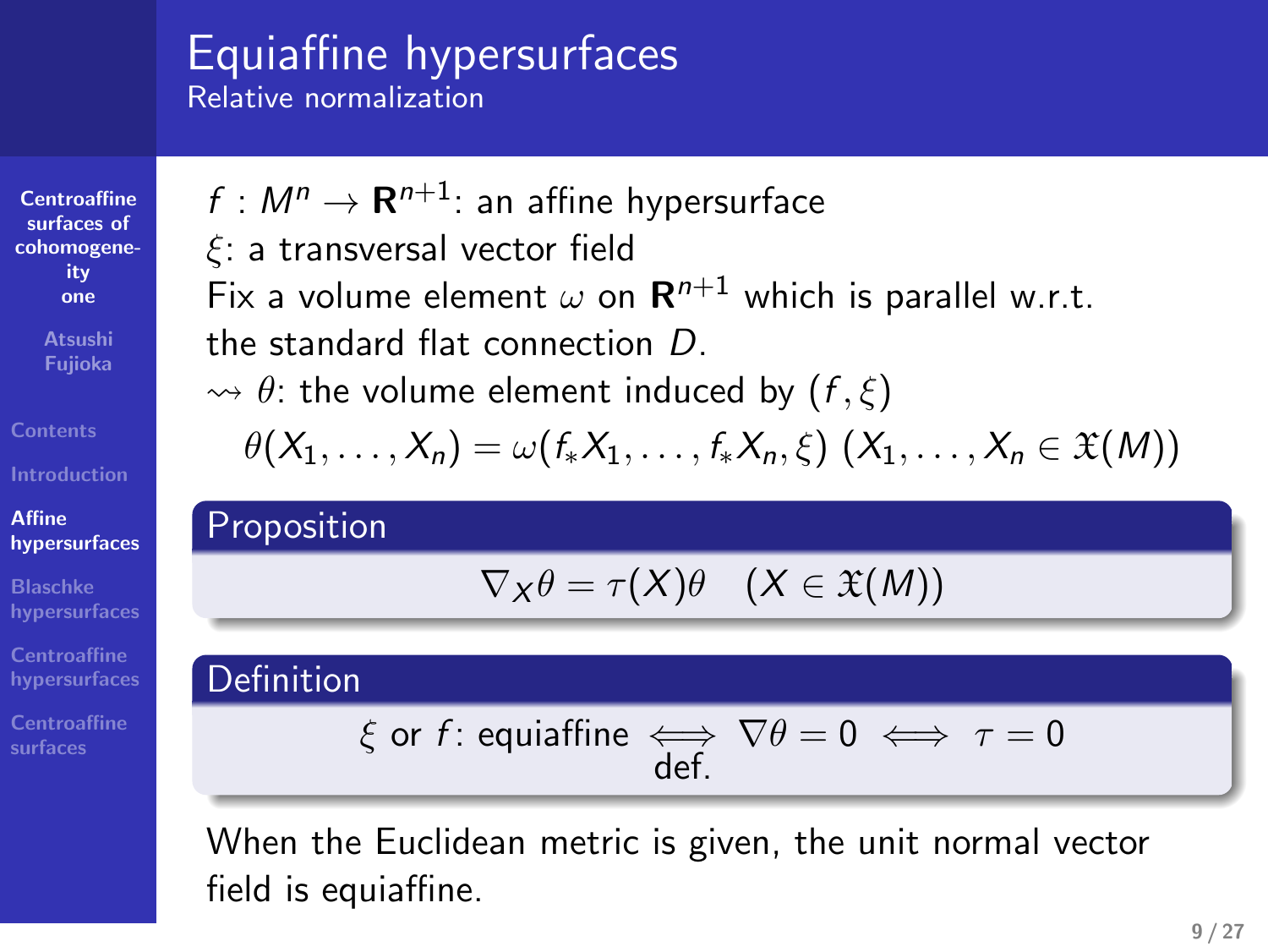# Fundamental facts about equiaffine hypersurfaces 1/2

### **Centroaffine surfaces of cohomogeneity one Atsushi Fujioka**

**Affine hypersurfaces Blaschke hypersurfaces Centroaffine hypersurfaces Centroaffine surfaces**

### **Proposition**

 $f : M^n \to \mathbf{R}^{n+1}$ : an equiaffine hypersurface *n ≥* 2 *S* =  $\lambda$  id. ( $\overline{a}$  $\lambda$  : *M*  $\rightarrow$  **R**) =*⇒ λ*: constant

### Proof

By equiaffineness, the Codazzi equation for *S* becomes

 $(\nabla_X S)(Y) = (\nabla_Y S)(X).$ 

Substitute  $S = \lambda$  id. into the above equation, we have

 $(X\lambda)Y = (Y\lambda)X$ .

In the following, assume  $n \geq 2$ .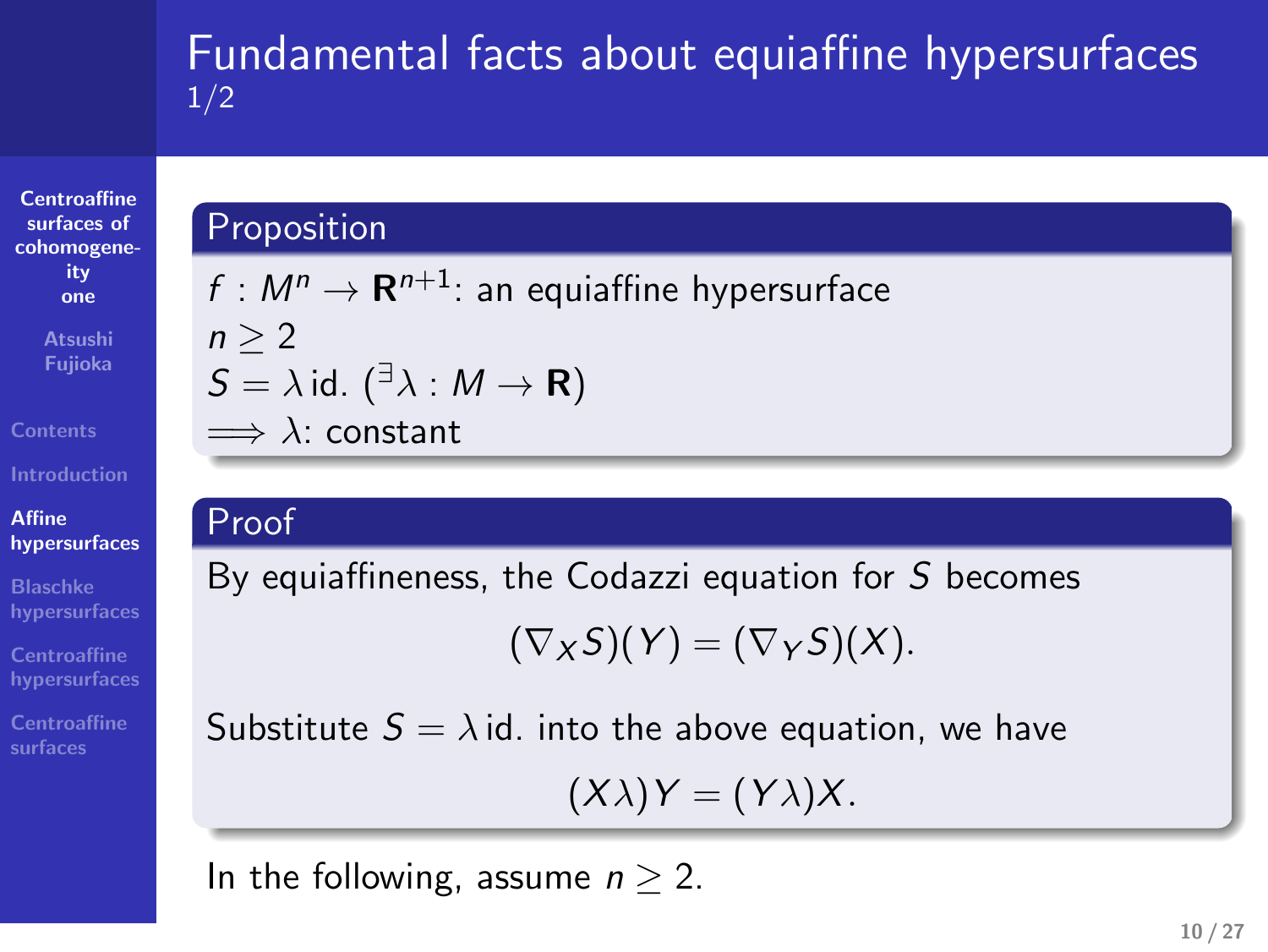# Fundamental facts about equiaffine hypersurfaces 2/2

**Centroaffine surfaces of cohomogeneity one Atsushi Fujioka**

**Contents**

**Affine hypersurfaces Blaschke hypersurfaces Centroaffine hypersurfaces Centroaffine surfaces**

### **Proposition**

 $f : M^n \to \mathbf{R}^{n+1}$ : an equiaffine hypersurface (1)  $S = 0$   $\Longleftrightarrow$  Transversal vector fields are parallel to each other. (2) *S* = *λ* id. (*λ ∈* **R** *\ {*0*}*) *⇐⇒* Transversal vector fields meet

a fixed point (the center).

### Proof of  $\Rightarrow$  in (2)

By equiaffineness, the Weingarten formula becomes

$$
D_X\xi=-f_*SX.
$$

$$
g(x) := f(x) + \frac{1}{\lambda} \xi(x) \quad (x \in M)
$$
  
\n
$$
\implies D_X g = 0
$$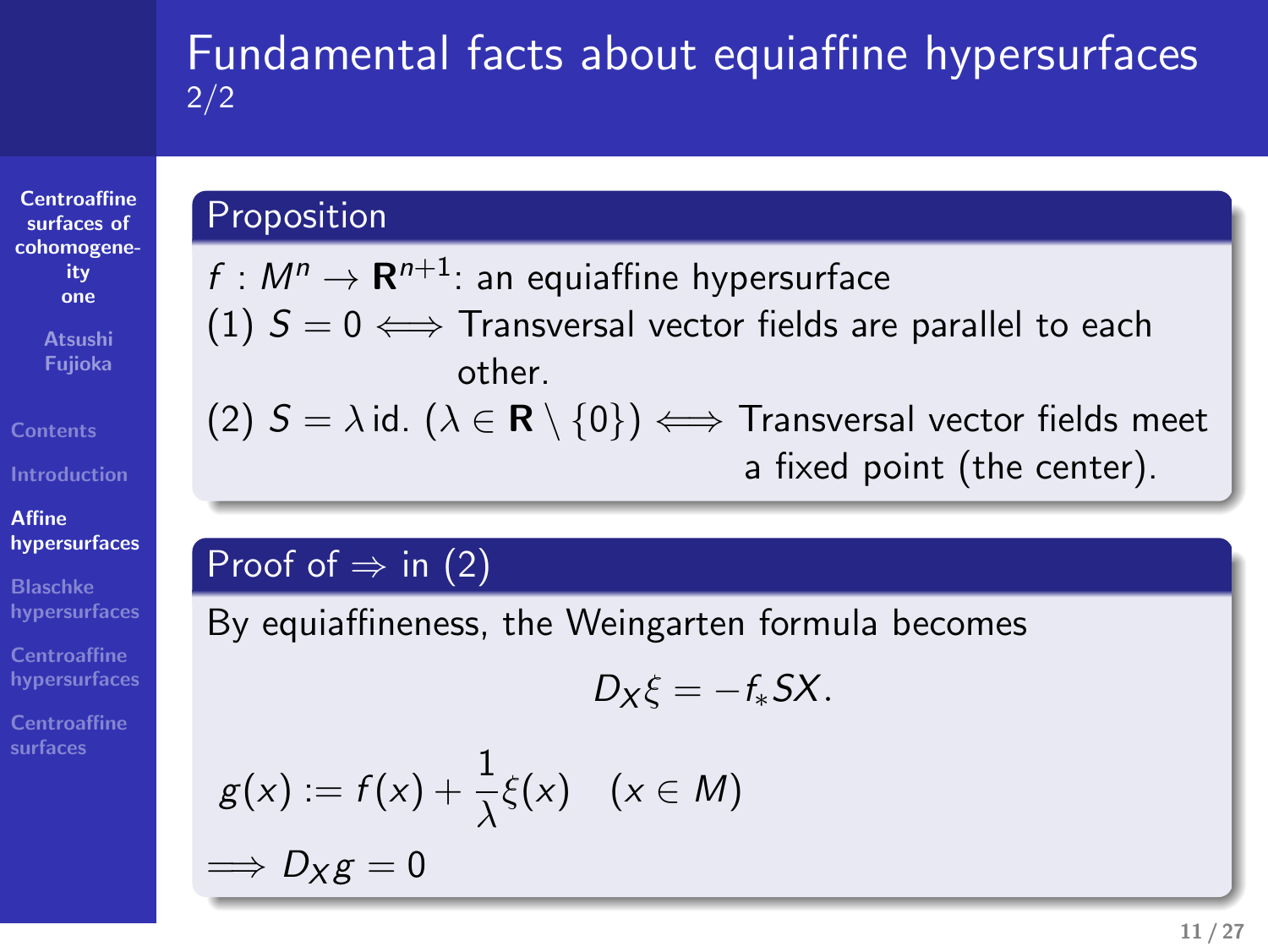# Nondegenerate, definite, indefinite affine hypersurfaces

 $f : M^n \to \mathbf{R}^{n+1}$ : an affine hypersurface

*h*: the affine fundamental form

### **Centroaffine surfaces of cohomogeneity one Atsushi Fujioka Contents**

### **Affine hypersurfaces Blaschke hypersurfaces**

**Centroaffine hypersurfaces Centroaffine surfaces**

# Proof

**Definition** 

Proposition

vector filed *ξ*.

 $\bar{\xi}$  :=  $\lambda \xi$  + (tangential part)  $(\lambda : M \to \mathbf{R} \setminus \{0\}) \implies \lambda \bar{h} = h$ 

*f* : nondegenerate (resp. definite, indefinite)

*h*: nondegenerate (resp. definite, indefinite)

The above definition is independent of a choice of a transversal

*⇕* def.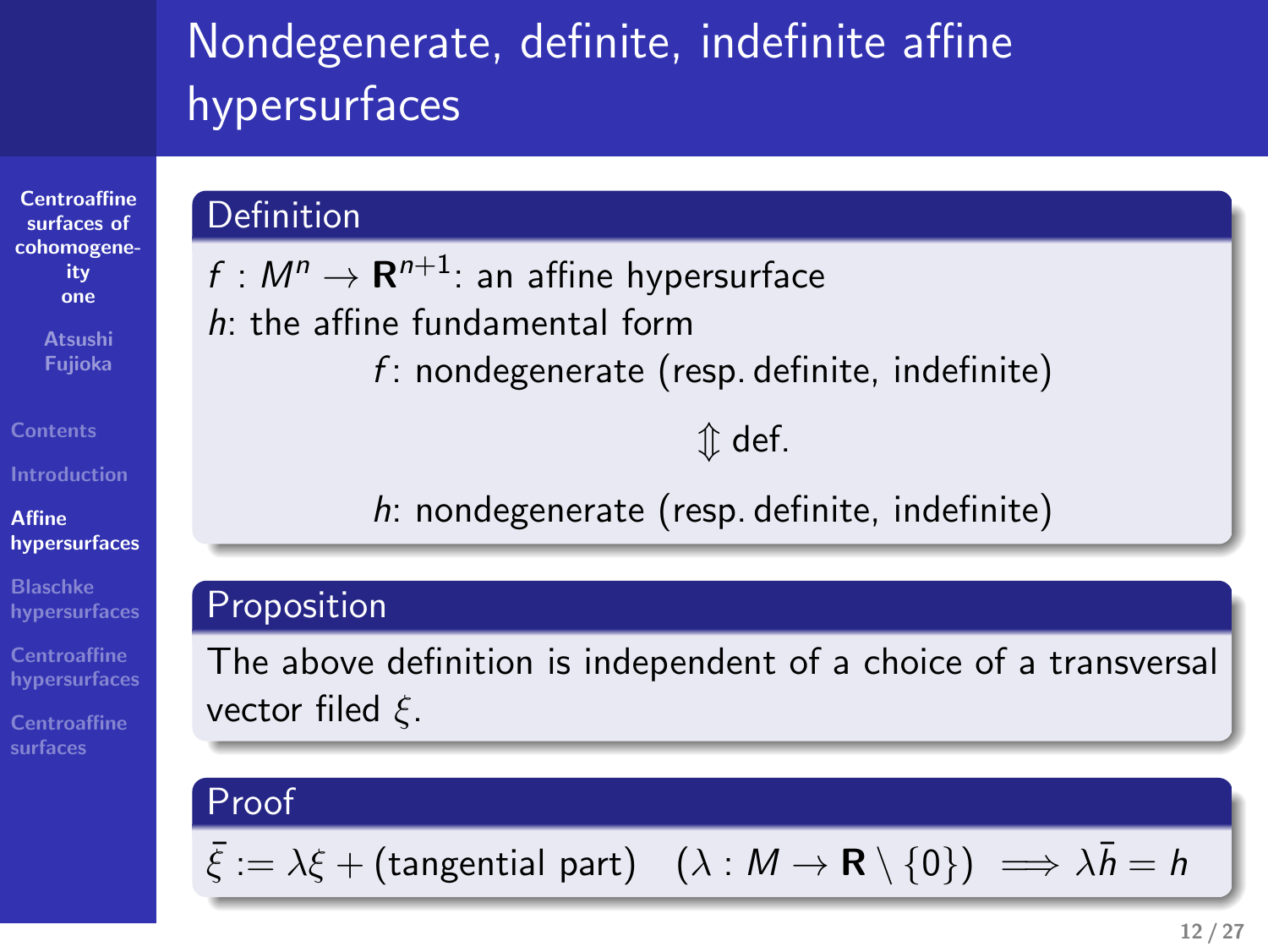### Definition of Blaschke hypersurfaces

**Centroaffine surfaces of cohomogeneity one**

**Contents**

**Affine hypersurfaces Blaschke hypersurfaces**

**Centroaffine surfaces**

### $f : M^n \rightarrow \mathbf{R}^{n+1}$ : a nondegenerate affine hypersurface

- *ξ*: a transversal vector field
- *τ* : the transversal connection form
- *θ*: the volume form induced by  $(f, \xi)$

The affine fundamental form *h* is nondegenerate.

 $\rightsquigarrow \omega_h$ : the volume form w.r.t. *h* 

### Proposition

There exists a transversal vector field  $\xi$  with  $\tau = 0$ ,  $\theta = \omega_h$ , which is unique up to sign (the Blaschke normal vector field).

In particular, the Blaschke normal vector field is equiaffine. In this case, *f* is called a Blaschke hypersurface. *h* is called the Blaschke metric.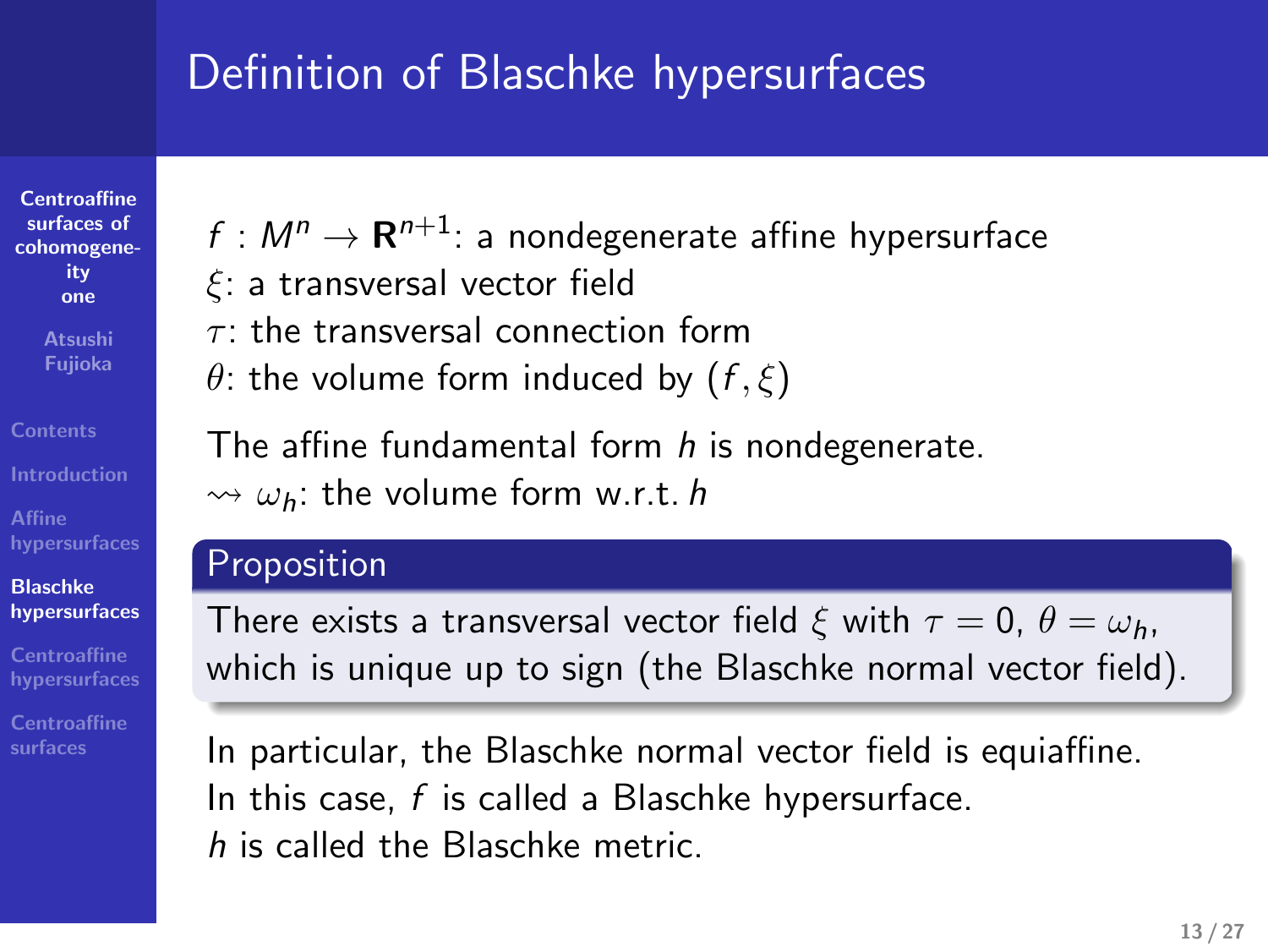### Affine hyperspheres

 $f : M^n \rightarrow \mathbf{R}^{n+1}$ : a Blaschke hypersurface

| Centroaffine<br>surfaces of |
|-----------------------------|
| cohomogene-                 |
| ity                         |
| one                         |
| <b>Atsushi</b><br>Fujioka   |

**Affine hypersurfaces** *S*: the affine shape operator *f* : an affine hypersphere *⇐⇒* Improper affine hyperspheres: affine hyperspheres with  $S = 0$ 

Definition

**Blaschke hypersurfaces Centroaffine hypersurfaces**

**Centroaffine surfaces**

parallel to each other. Proper affine hyperspheres: affine hyperspheres with  $S \neq 0$ Blaschke normal vector fields meet a fixed point (the center).

def.

*S*: a scalar operator

Blaschke normal vector fields are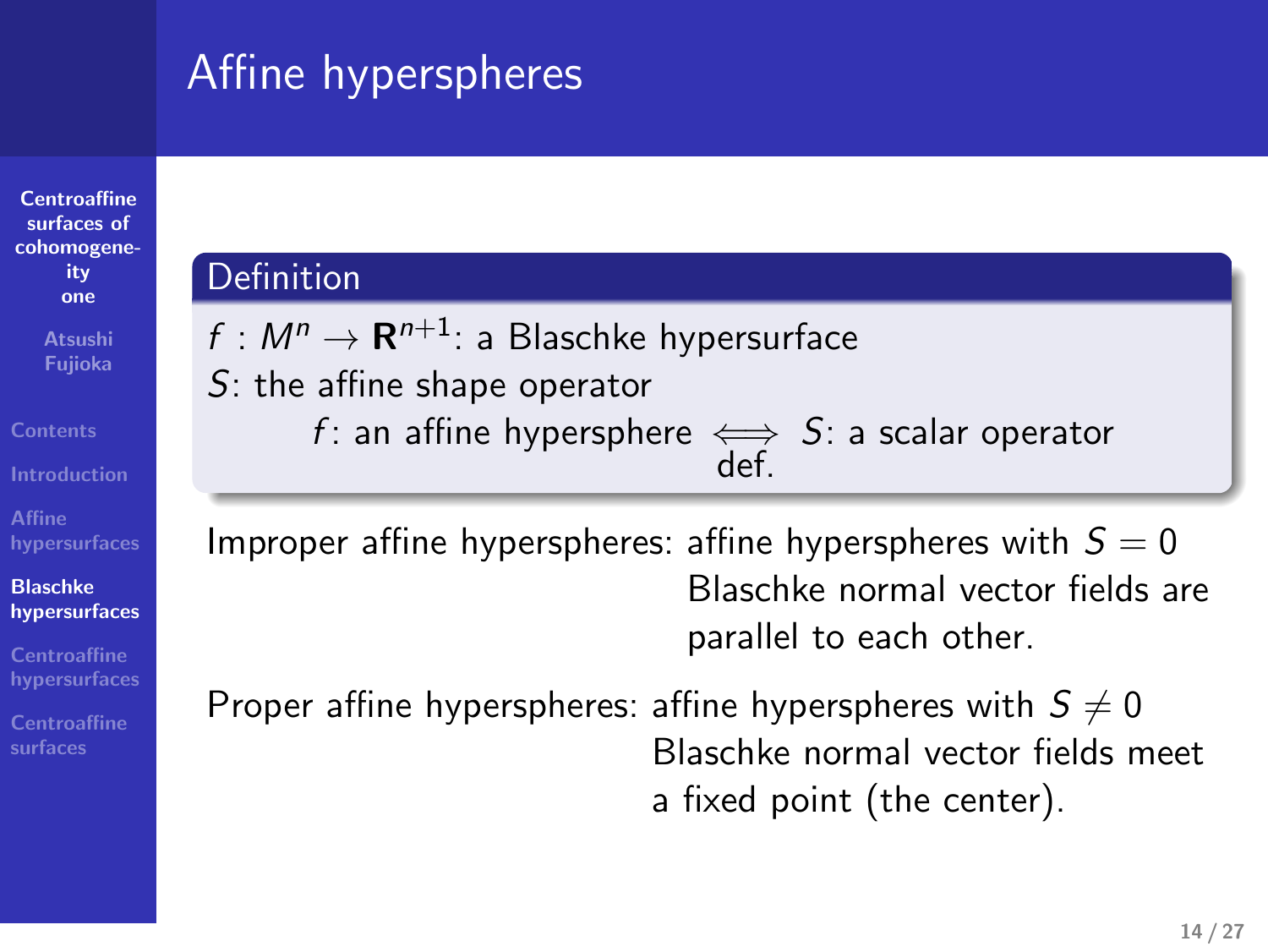### Examples of affine hyperspheres

*◦* Proper quadrics without center are improper affine

Theorem (1990 Magid-Ryan, cf. Example 1)

*◦* Proper quadrics with center are proper affine hyperspheres.

 $f = (X, Y, Z) : M^2 \rightarrow {\bf R}^3$ : an affine sphere, the curvature of

=*⇒* Up to affine congruence, *f* is one of the following:

 $\circ$  *Z* = *XY* +  $\lambda$ (*X*),  $\lambda$ : an arbitrary function of *X* 

the Blaschke metric  $= 0$  (flat)

### **Centroaffine surfaces of cohomogeneity one**

# **Contents**

# **Affine hypersurfaces Blaschke hypersurfaces**

# **Centroaffine surfaces**

(indefinite, improper), *◦ XYZ* = 1 (definite, proper),

Example (proper quadrics)

hyperspheres.

 $\circ$   $(X^2 + Y^2)Z = 1$  (indefinite, proper).

 $\circ$   $Z = X^2 + Y^2$  (definite, improper),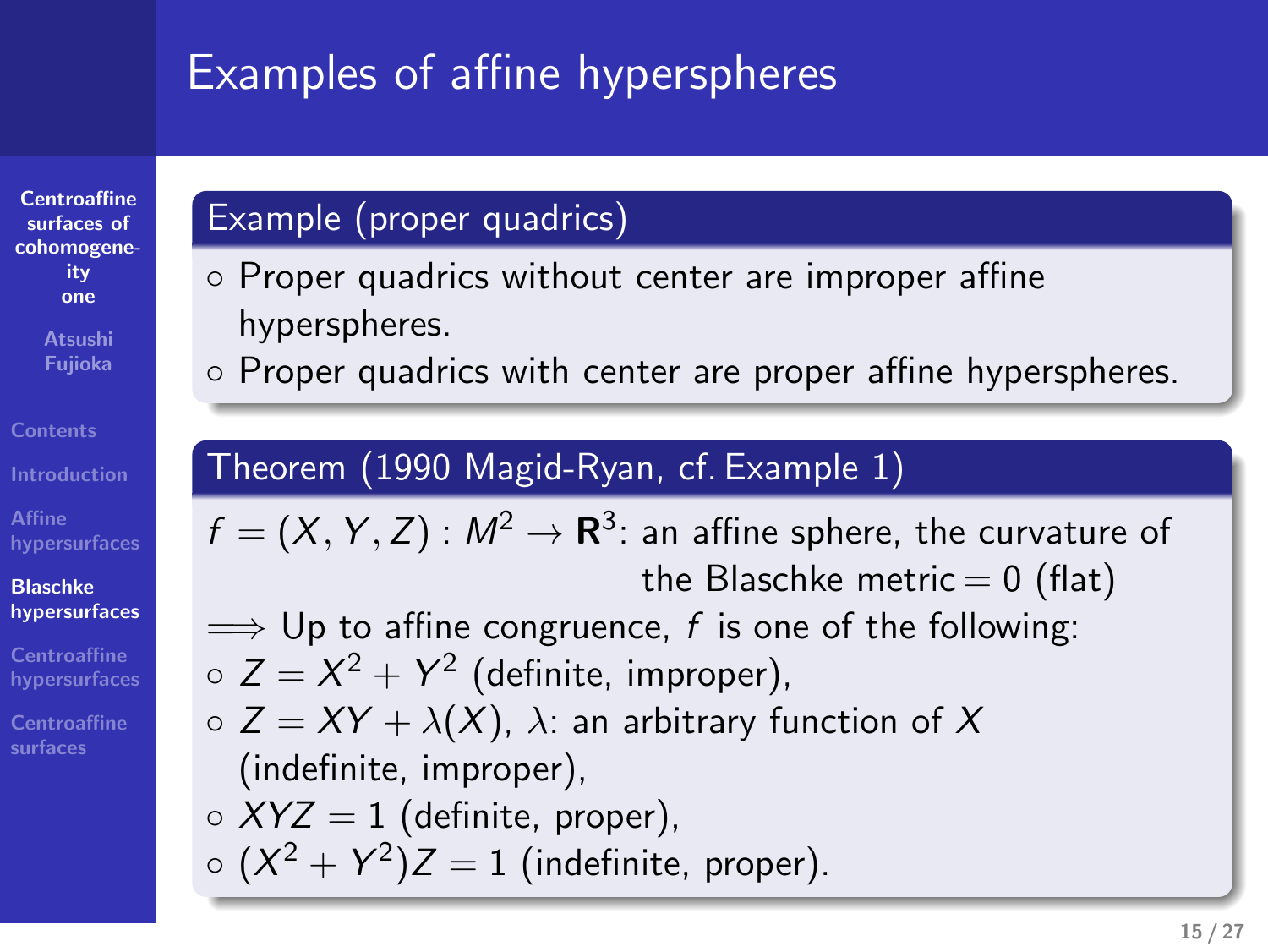# Definition of centroaffine hypersurfaces and the difference tensor

### **Definition**

**Centroaffine surfaces of cohomogeneity one**

**Fujioka Contents**

**Affine hypersurfaces Blaschke hypersurfaces Centroaffine hypersurfaces Centroaffine surfaces**

 $f : M^n \rightarrow \mathbf{R}^{n+1}$ : a hypersurface  $\xi := -\left(\sum^{n+1} \right)$ *i*=1 *xi ∂ ∂x<sup>i</sup>*  $\left.\rule{0pt}{2.5pt}\right)\right|_{t}$ *f* : a centroaffine hypersurface *⇕* def. (*f , ξ*): an affine hypersurface

 $f : M^n \to \mathbf{R}^{n+1}$ : a nondegenerate centroaffine hypersurface *∇*: the induced connection *h*: the affine fundamental form (the centroaffine metric) *∇*ˆ : the Levi-Civita connection for *h C* := *∇ − ∇*ˆ : the difference tensor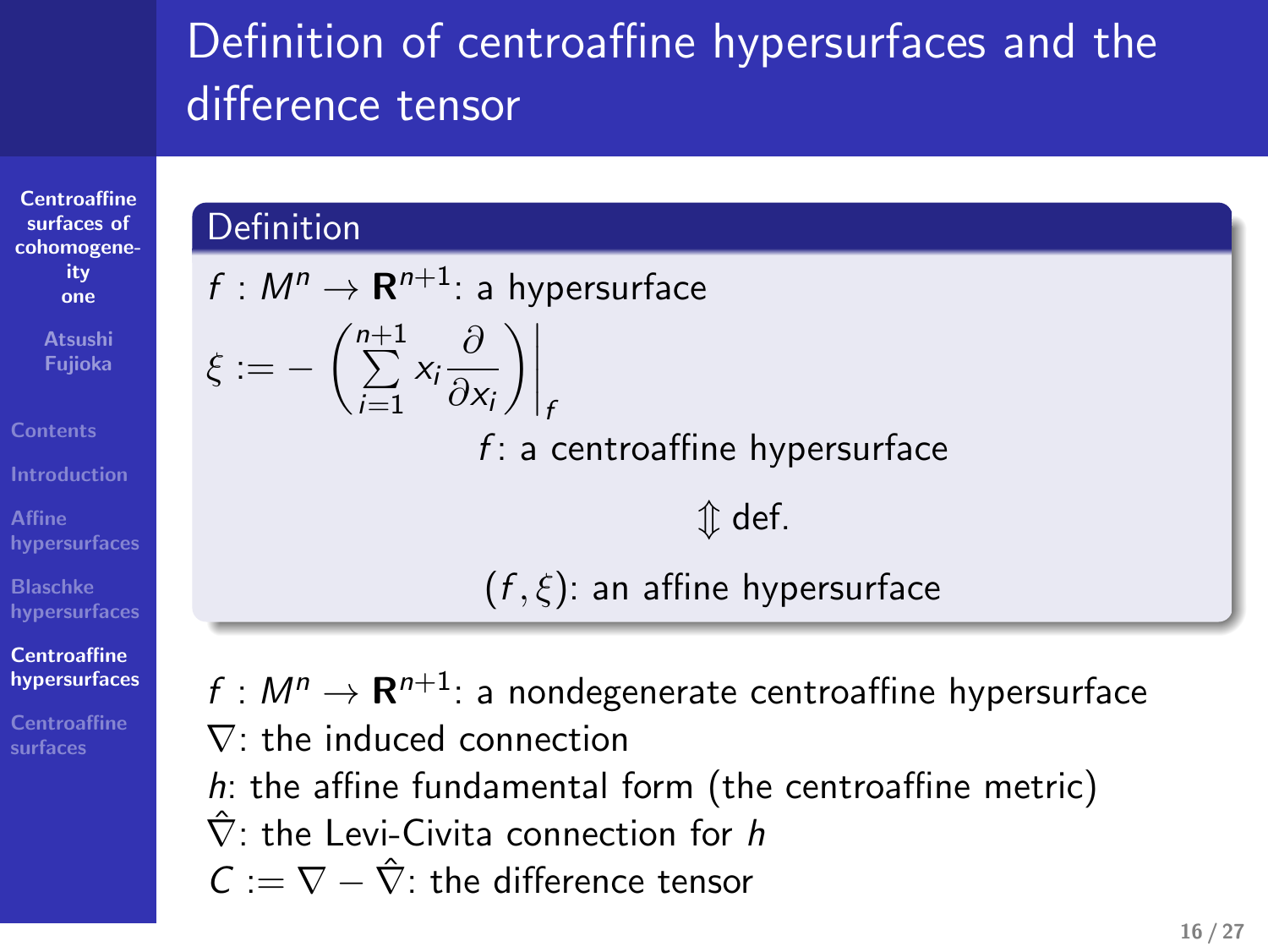# The Tchebychev vector field and the Tchebychev operator

**Centroaffine surfaces of cohomogeneity one Atsushi Fujioka**

**Affine hypersurfaces Blaschke hypersurfaces**

**Contents**

**Centroaffine hypersurfaces Centroaffine surfaces**

 $T := \frac{1}{1}$ *n* tr*hC*: the Tchebychev vector field

Proposition

$$
\begin{aligned} \mathcal{T} &= 0 \\ \mathbb{T} \end{aligned}
$$

*f* : As a Blaschke hypersurface, the affine shape operator is a nonzero scalar operator. Blaschke normal vector fields meet the origin. (a proper affine hypersphere centered at the origin)

*T* := *∇*ˆ*T*: the Tchebychev operator

1995 Liu-Wang: Classified nondegenerate centroaffine surfaces with  $T \neq 0$ ,  $T = 0$  (cf. Example 2).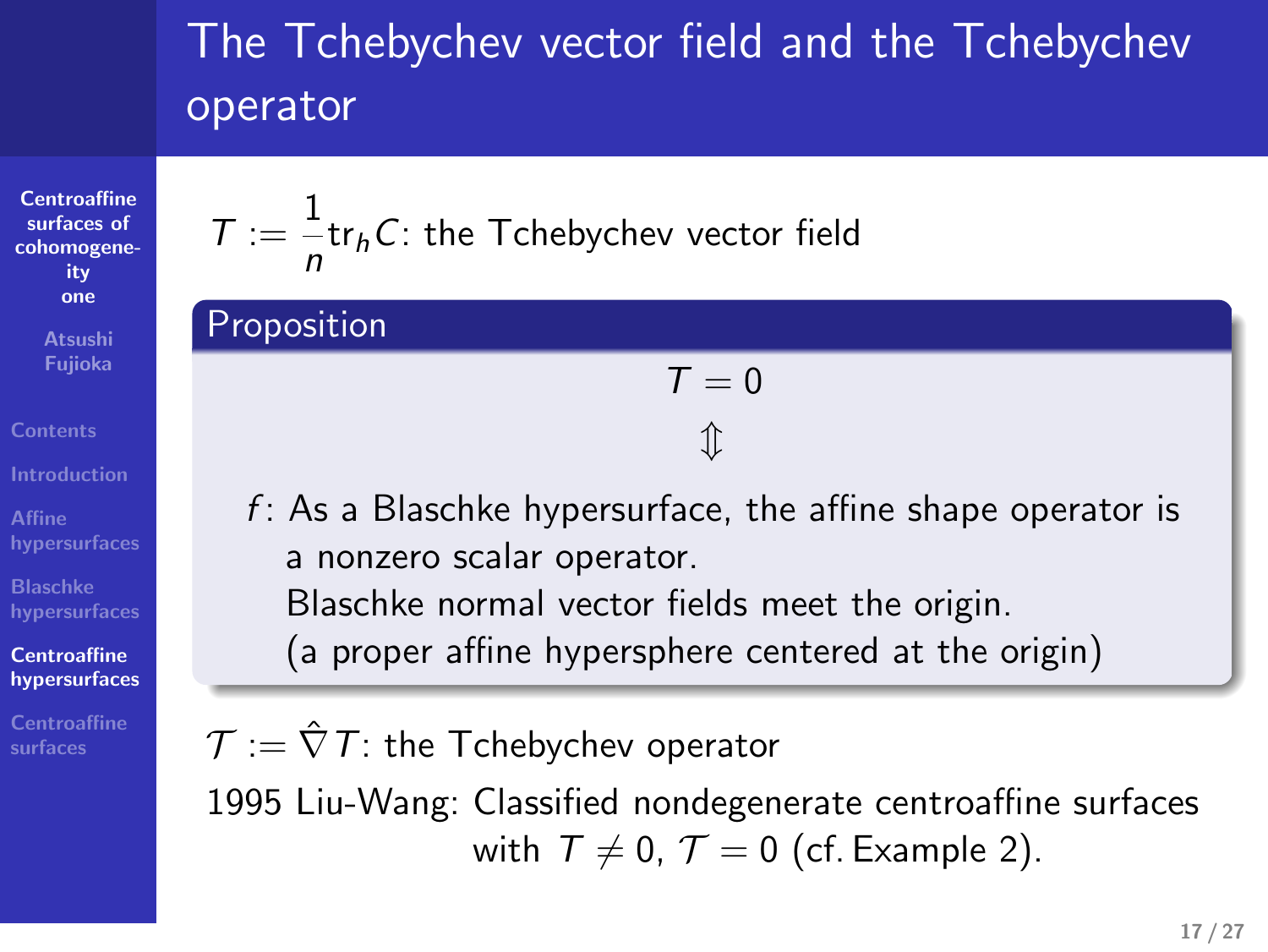# Centroaffine minimal hypersurfaces

**Centroaffine surfaces of cohomogeneity one Atsushi Fujioka**

**Contents**

**Affine hypersurfaces Blaschke hypersurfaces**

**Centroaffine hypersurfaces**

**Centroaffine surfaces**

 $f_t: M^n \rightarrow {\bf R}^{n+1}$ : a one parameter family of nondegenerate centroaffine hypersurfaces s.t.

 $f_0 = f$  and  $f_t = f$ ,  $\text{Im}(f_t)_* = \text{Im } f_*$  on the boundary of *M ∂f<sup>t</sup>*

$$
\left.\frac{\partial f_t}{\partial t}\right|_{t=0} = \lambda f + \text{(tangential part)} \quad (\lambda : M \to \mathbf{R})
$$

 $\omega_{h_t}$ : the volume form w.r.t. the centroaffine metric  $h_t$  of  $f_t$ 

The first variation formula (1994 Wang)

$$
\left. \frac{d}{dt} \right|_{t=0} \int_M \omega_{h_t} = \pm \frac{n}{2} \int_M \lambda \left( \text{tr} \, \mathcal{T} \right) \omega_h
$$

Definition (1994 Wang)

*f* : centroaffine minimal *⇐⇒* def.

**18 / 27**

tr  $\mathcal{T}=0$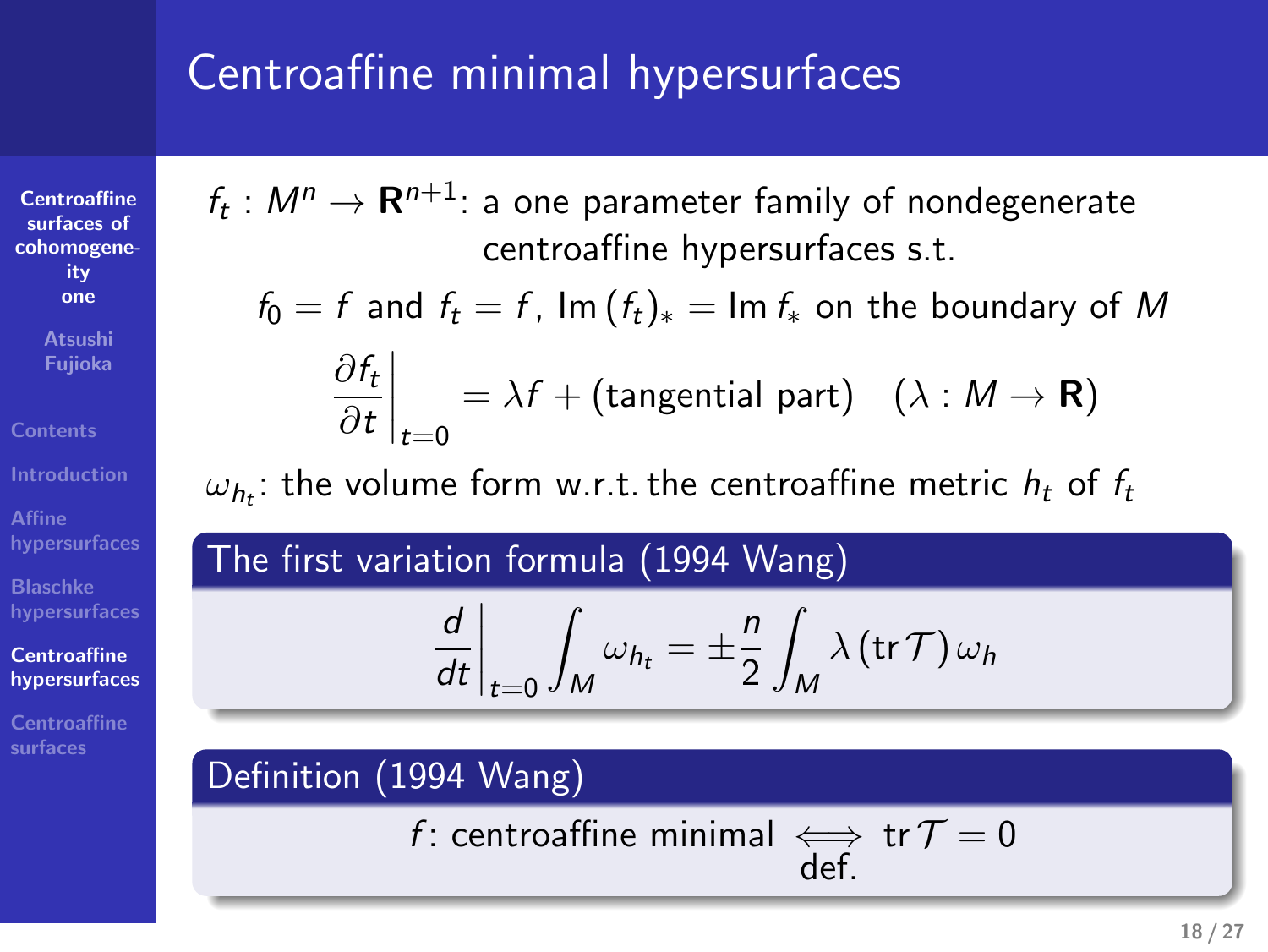### Definite, indefinite affine surfaces and the Euclidean Gaussian curvature

### **Centroaffine surfaces of cohomogene-ity one Proposition**

**Atsushi Fujioka**

**Affine hypersurfaces Blaschke hypersurfaces Centroaffine hypersurfaces Centroaffine surfaces**

**Contents**

 $f: M^2 \rightarrow {\bf R}^3$ : a nondegenerate affine surface *K*: the Euclidean Gaussian curvature *f* : definite (resp. indefinite)  $\iff$  *K* > 0 (resp. *K* < 0)

### Proof

 $(x_1, x_2)$ : a local coordinate The Gauss formula becomes  $f_{x_i x_j} = \Gamma_{ij}^1 f_{x_1} + \Gamma_{ij}^2 f_{x_2} + h(\partial_{x_i}, \partial_{x_j}) \xi \quad (i = 1, 2).$ *n*: the unit normal vector field

Taking the inner product of the above equation and *n*, we have  $\langle f_{x_i x_j}, n \rangle = h(\partial_{x_i}, \partial_{x_j}) \langle \xi, n \rangle.$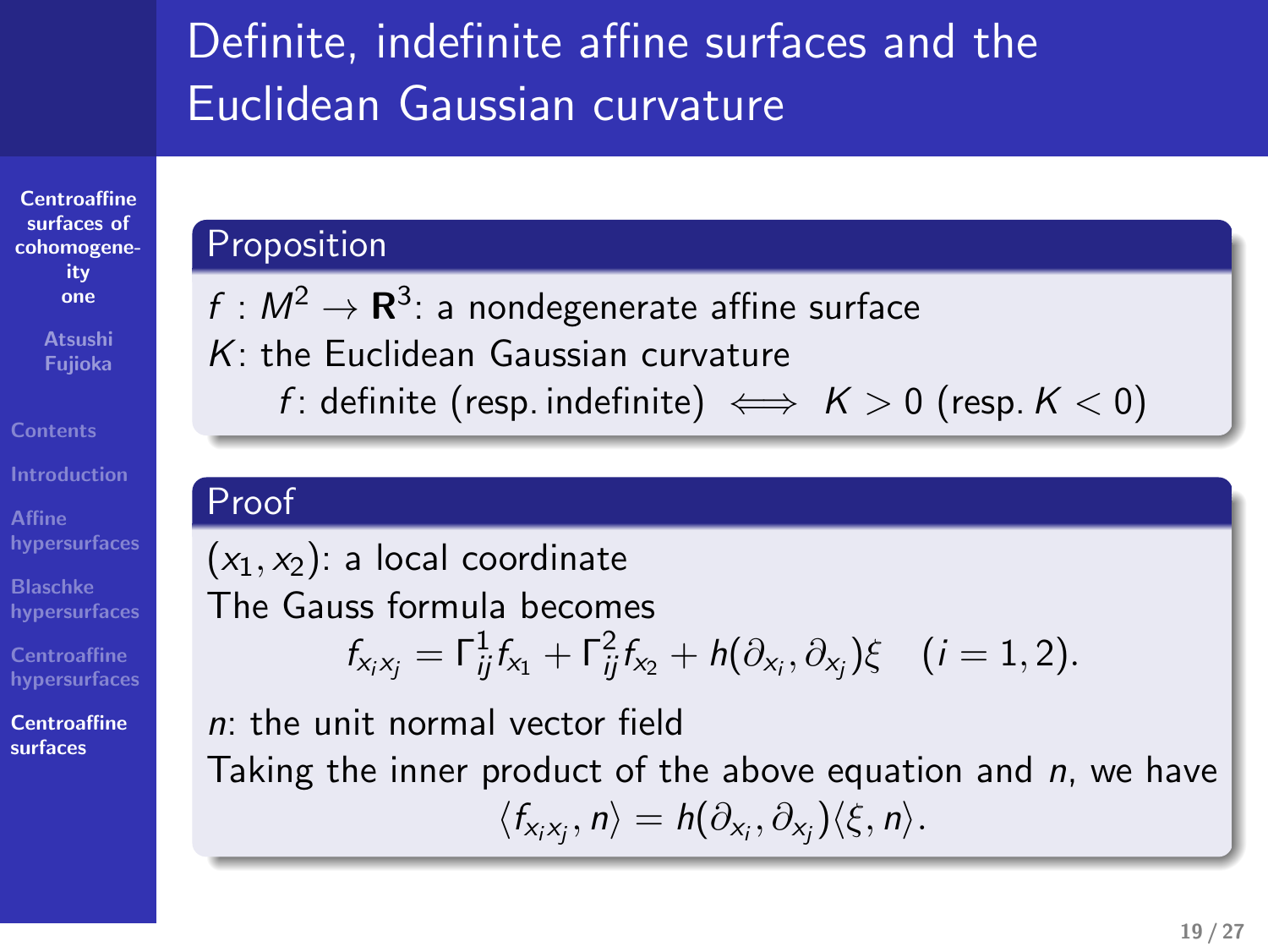## The normal form for nondegenerate centroaffine surfaces of cohomogeneity one

For simplicity, consider the indefinite case.

### Lemma

**Centroaffine surfaces of cohomogeneity one Atsushi Fujioka**

**Affine hypersurfaces Blaschke hypersurfaces Centroaffine hypersurfaces Centroaffine surfaces**

 $f: M^2 \to \mathbf{R}^3$ : an indefinite centroaffine surface cohomogeneity one =*⇒ f* can be expressed as

$$
f(u, v) = \gamma(u + v)e^{(u - v)A} = \gamma(s)e^{tA}
$$

(the normal form), where

(*u, v*): an asymptotic line coordinate,

$$
\gamma
$$
: a curve in  $\mathbf{R}^3$ ,  $A \in \mathfrak{gl}(3, \mathbf{R})$ ,

 $s = u + v$ ,  $t = u - v$ .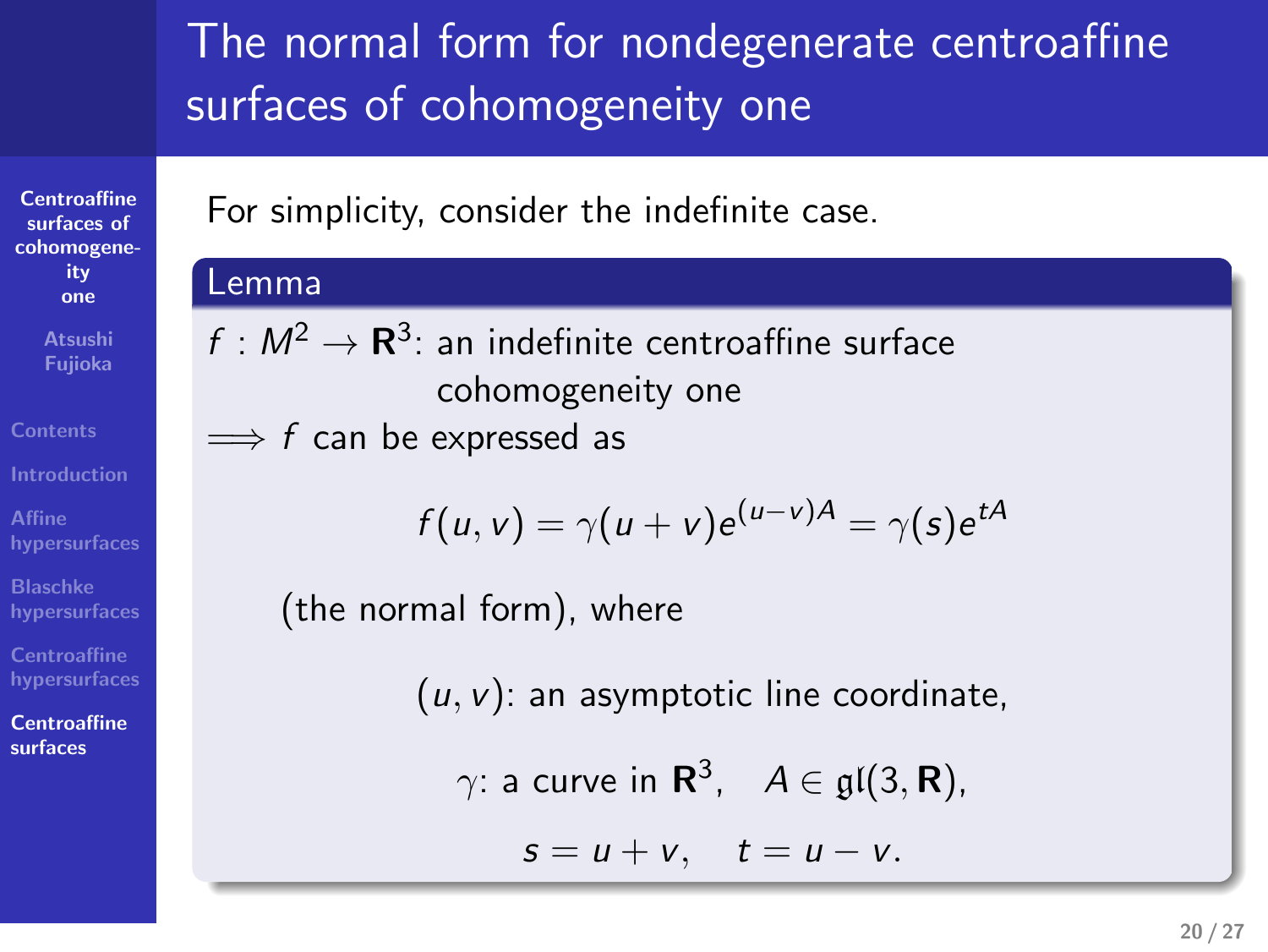### **Notations**

**Centroaffine surfaces of cohomogeneity one Atsushi Fujioka Contents Introduction Affine hypersurfaces Blaschke hypersurfaces Centroaffine hypersurfaces**

**Centroaffine surfaces**

 $f: M^2 \to \mathbf{R}^3$ : an indefinite centroaffine surface (*u, v*): an asymptotic line coordinate *φ* := *h* ( *∂ ∂u , ∂ ∂v* ) *d*: the Euclidean support function from the origin  $\rho := -\frac{1}{4}$  $\frac{1}{4}$  log  $\left(-\frac{\mathcal{K}}{d^{\prime}}\right)$ *d* 4  $\setminus$  $(=\log(\pm r))$ (*r*: the equiaffine support function from the origin)  $a := \varphi$  det  $\sqrt{ }$  $\overline{1}$ *f fu fuu*  $\setminus$  $\overline{1}$ / det  $\sqrt{ }$  $\overline{1}$ *f fu fv*  $\setminus$  $\overline{1}$  $b := \varphi$  det  $\sqrt{ }$  $\mathcal{L}$ *f fv fvv*  $\setminus$  $\overline{1}$ / det  $\sqrt{ }$  $\mathcal{L}$ *f fv fu*  $\setminus$  $\overline{1}$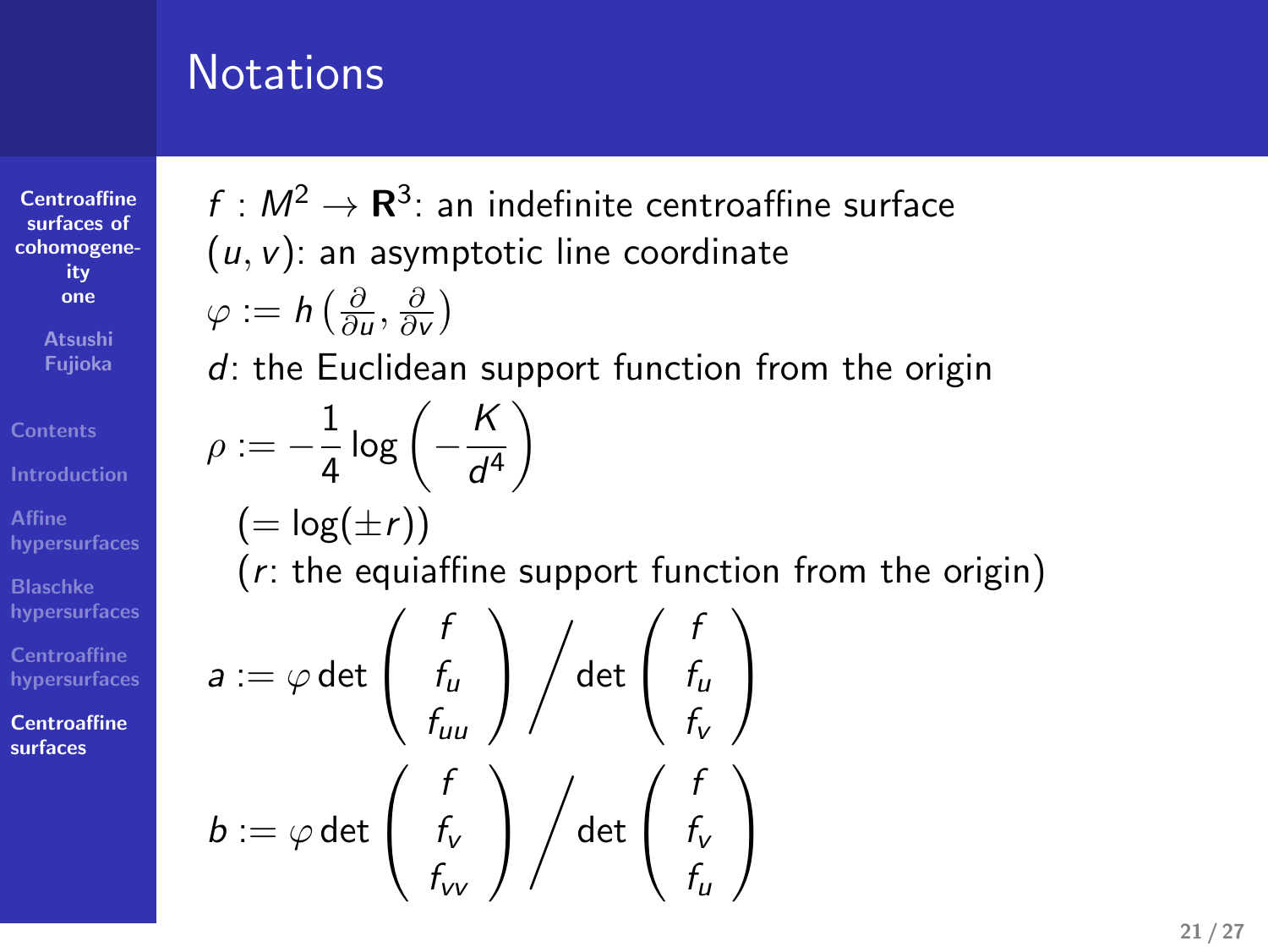### The Gauss formula for the normal form

 $f: M^2 \to \mathbf{R}^3$ : an indefinite centroaffine surface cohomogeneity one

 $\frac{\varphi'}{\varphi} + \alpha' + \frac{1}{2}$ 

 $\frac{\varphi'}{\varphi} + \alpha' - \frac{1}{2}$ 

*f*<sub>*uv*</sub> = *−φf* +  $\left(\alpha' - \frac{1}{2}\right)$ 

=*⇒* The Gauss formula:

 $f_{uu} = \left(\frac{\varphi'}{a}\right)$ 

 $f_{VV} = \left(\frac{\varphi'}{g}\right)$ 

 $\sqrt{ }$ 

 $\begin{matrix} \end{matrix}$ 

 $\begin{array}{c} \end{array}$ 

expressed in the normal form

 $\frac{1}{2}C_1$   $\bigg)$   $f_u + \frac{a}{\varphi}$ 

 $\frac{1}{2}C_1\right) f_v + \frac{b}{\varphi}$ 

 $\frac{a}{\varphi} f_{\mathsf{v}}^{\mathstrut}$  ,

*φ fu,*

 $\frac{1}{2}C_1$   $\bigg)$   $f_v$  ,

 $\left(\frac{1}{2}C_1\right)f_u+\left(\alpha'+\frac{1}{2}\right)$ 

**Centroaffine surfaces of cohomogene-ity one Atsushi Fujioka Contents**

**Affine hypersurfaces Blaschke hypersurfaces**

**Centroaffine surfaces**

where

$$
\varphi
$$
,  $\alpha$ ,  $a$ ,  $b$ : functions of  $s$ ,  $\rho(s, t) = \alpha(s) + \frac{C_1}{2}t$ ,  $C_1 = \text{tr } A$ .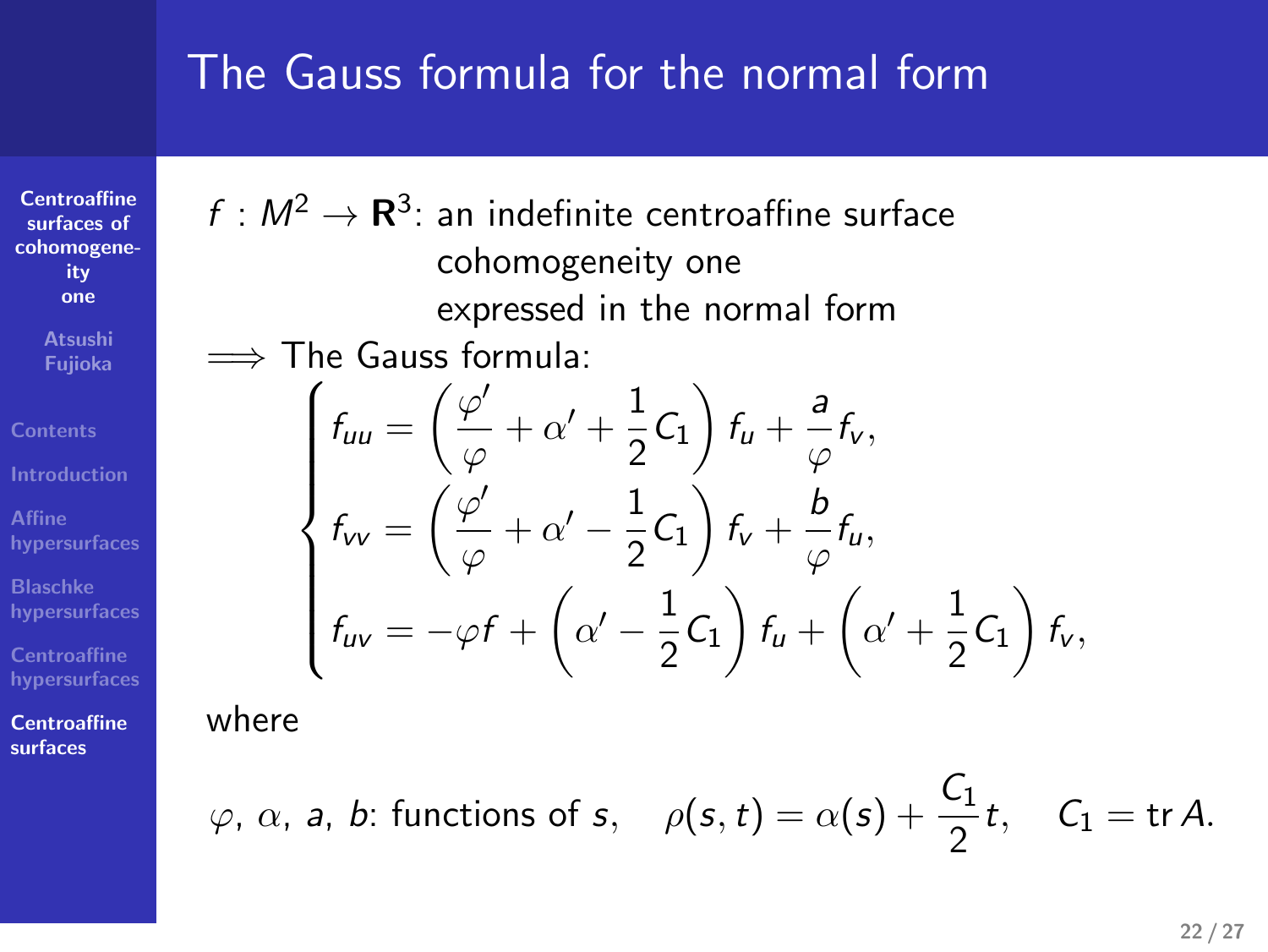# The integrability conditions for the normal form

**Centroaffine surfaces of cohomogeneity one**

**Atsushi Fujioka**

**Affine hypersurfaces Blaschke hypersurfaces Centroaffine hypersurfaces Centroaffine surfaces**

The integrability conditions for the normal form:

$$
\begin{cases}\n\left(\frac{\varphi'}{\varphi}\right)' = -\varphi - \frac{ab}{\varphi^2} + (\alpha')^2 - \frac{1}{4}C_1^2 \\
a' + \left(\alpha' + \frac{1}{2}C_1\right)\varphi' = \alpha''\varphi \\
b' + \left(\alpha' - \frac{1}{2}C_1\right)\varphi' = \alpha''\varphi\n\end{cases}
$$

From the second and the third equations,  ${}^{\exists} \lambda = \lambda(s)$ ,  ${}^{\exists} C_2 \in \mathbb{R}$ s.t.

$$
\lambda'=\alpha''\varphi-\alpha'\varphi',\quad a=-\frac{1}{2}C_1\varphi+\lambda,\quad b=\frac{1}{2}C_1\varphi+\lambda-C_2.
$$

By a further computation, we can construct nondegenerate centroaffine surfaces of cohomogeneity one.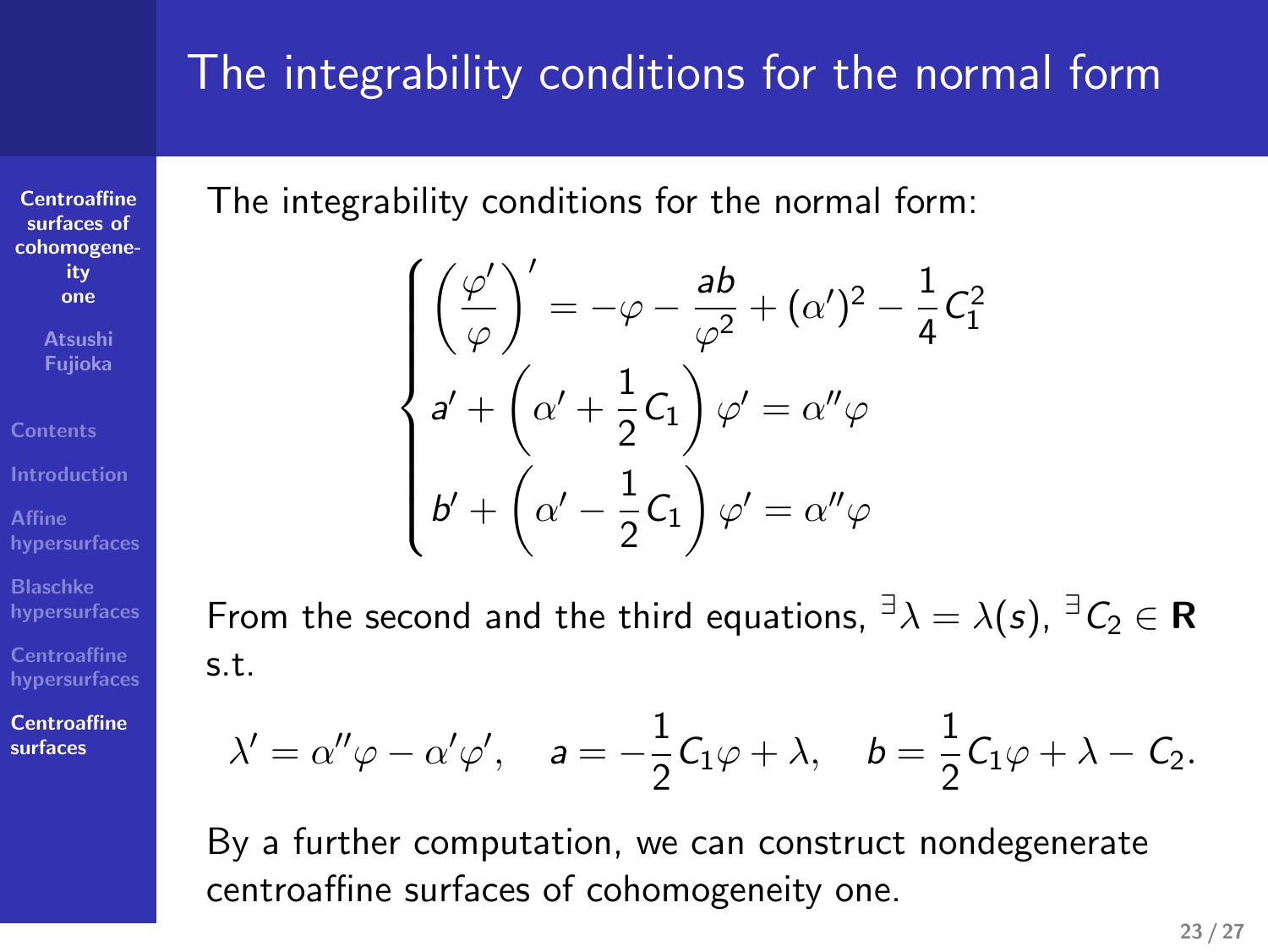### Special cases

### **Centroaffine surfaces of cohomogeneity one Atsushi Fujioka Contents Affine hypersurfaces Blaschke hypersurfaces Centroaffine hypersurfaces Centroaffine surfaces Proposition**  $f: M^2 \to \mathbf{R}^3$ : an indefinite centroaffine surface cohomogeneity one expressed in the normal form (1)  $C_1 = C_2 = 0$ =*⇒* Up to centroaffine congruence, *f* is one of the following equiaffine rotation surfaces:  $f(x, y) =$  $\sqrt{ }$  $\int$  $\overline{\mathcal{L}}$  $(\mu(x) \cos y, \mu(x) \sin y, x)$  $(\mu(x)$  cosh  $y, \mu(x)$  sinh  $y, x$ ),  $(x, xy, \frac{1}{2})$  $\frac{1}{2}xy^2 + \mu(x)$ . (2) *f* : a proper affine sphere centered at the origin  $\iff \alpha$ : constant,  $C_1 = 0$ (3) *f* : centroaffine minimal  $\iff \alpha$ : a linear function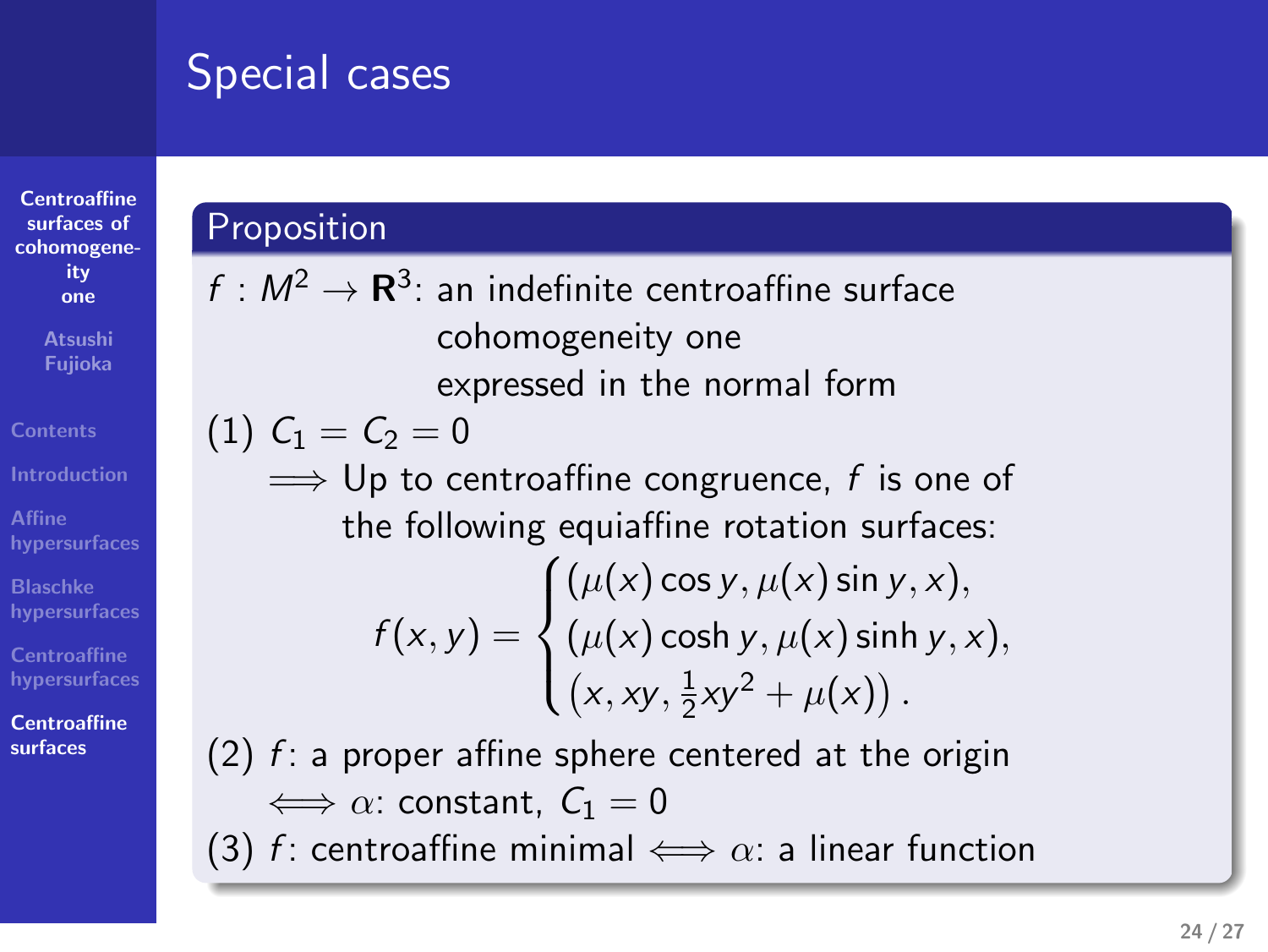# The case of nonflat proper affine spheres

### **Centroaffine surfaces of cohomogeneity one Atsushi Fujioka**

**Introduction Affine hypersurfaces**

**Contents**

**Blaschke hypersurfaces**

**Centroaffine surfaces**

# Theorem (F.-Furuhata)

 $f : M^2 \to \mathbf{R}^3$ : an indefinite nonflat proper affine sphere centered at the origin cohomogeneity one  $\implies$  In the normal form,  $\gamma$  and *A* are given by the following: *◦* The minimal polynomial of *A* is *t* <sup>3</sup> *− c*  $\frac{c}{4}t + \frac{a-b}{8}$  $\frac{2}{8}$ , where *a, b, c ∈* **R**. *◦ γ* is a solution to the differential equation  $(2\varphi' + a + b)\gamma' = \gamma\{4\varphi A^2 + (a - b)A - 2\varphi^2 E\},$ where  $\varphi \neq 0$ ,  $\varphi' \neq 0, -\frac{a+b}{2}$  $rac{+b}{2}$  and  $(\varphi')^2 = -2\varphi^3 + c\varphi^2 + ab$ .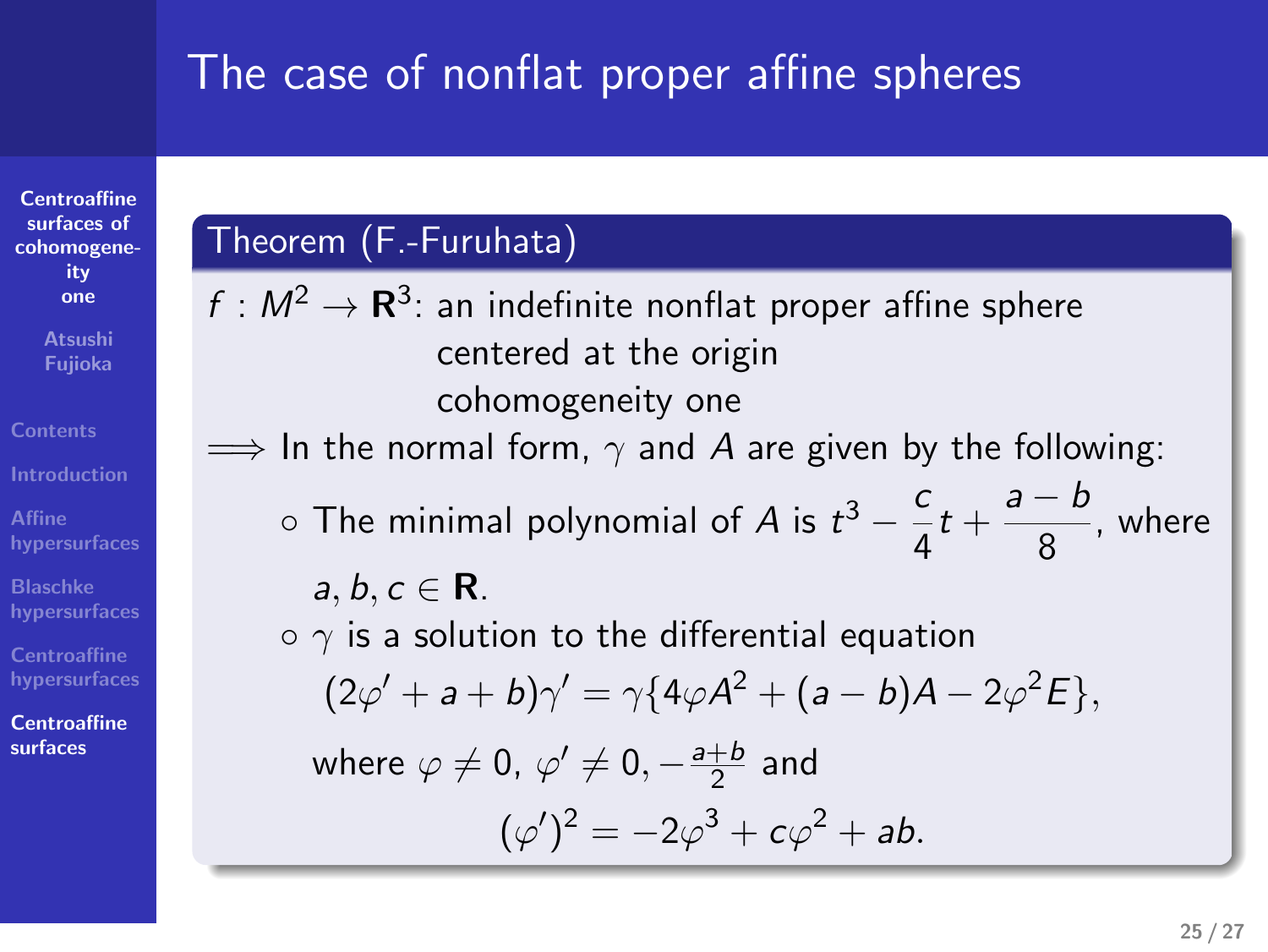# The case of centroaffine miminal surfaces with constant curvature

**Centroaffine surfaces of cohomogeneity one**

# **Contents**

**Affine hypersurfaces Blaschke hypersurfaces**

**Centroaffine hypersurfaces**

**Centroaffine**

**surfaces**

Theorem (F.-Furuhata)  $f: M^2 \to \mathbf{R}^3$ : a centroaffine minimal surface cohomogeneity one *κ* := the curvature of the centroaffine metric: constant  $\Longrightarrow \kappa = 0, 1$ Devided into theree cases. Expressed explicitly. *◦ κ* = 0, *T* = 0 (cf. 1995 Liu-Wang) *◦ κ* = 1 and ruled (cf. 2009 F: without assumption of cohomogeneity one) or a part of an ellipsoid (definite) *◦* Other surfaces with *κ* = 1 (cf. 2006 F: special cases)